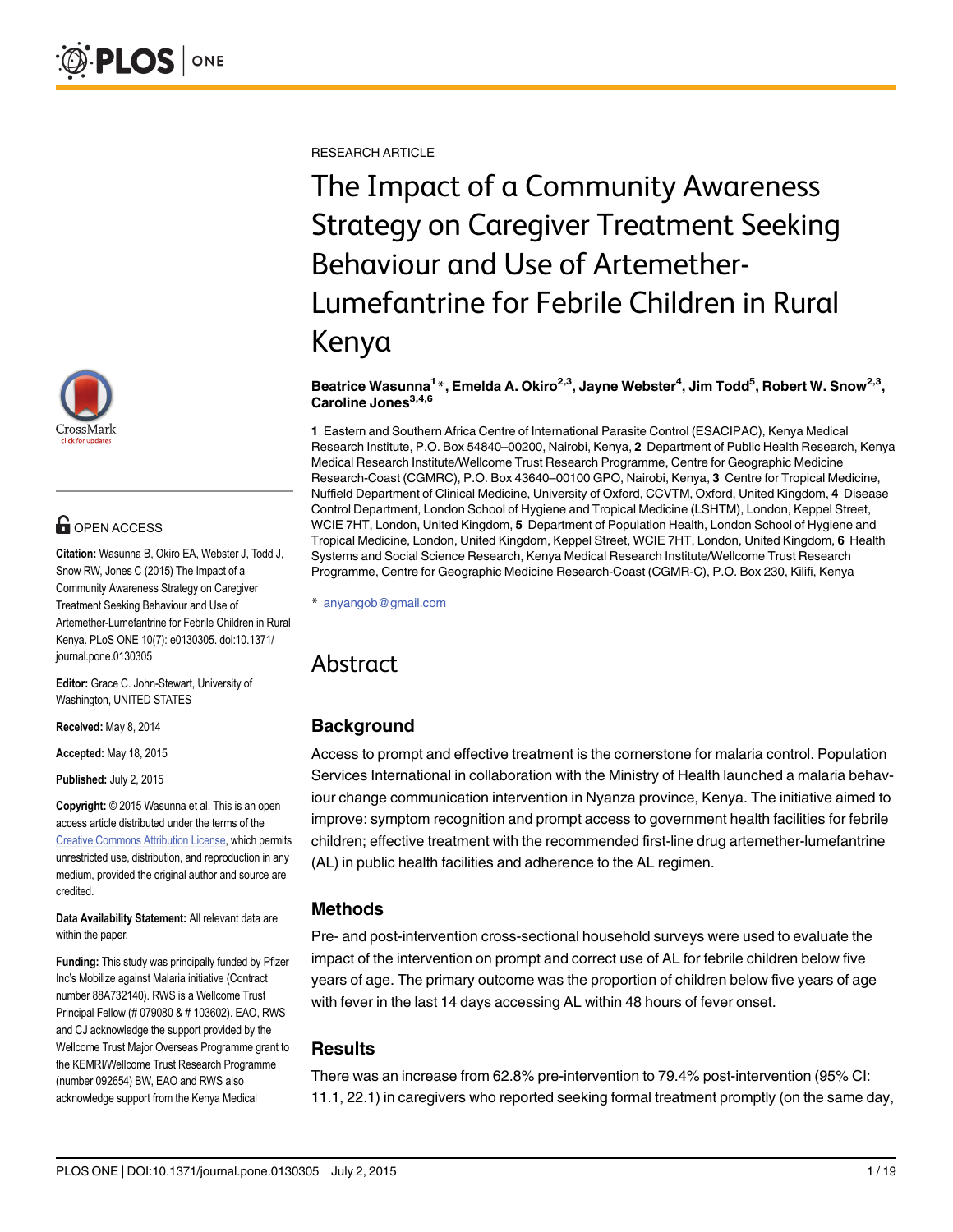<span id="page-1-0"></span>

Research Institute. The funders had no role in study design, data collection and analysis, decision to publish, or preparation of the manuscript.

Competing Interests: Pfizer Mobilize against Malaria Initiative (MAM) provided funding for this study but was not involved in study design, data collection, and interpretation of the results or decisions to submit the final manuscript. RWS has participated in the Novartis National Malaria Control Programme Best Practice Workshops in Africa and has received consultative fees for participation. This does not alter the authors' adherence to PLOS ONE policies on sharing data and materials.

or next day) for their febrile children. However, there was a decrease in the use of government health facilities in the post-intervention period. There was a small increase in the proportion of children accessing AL within 48 hours of fever onset [18.4% vs 23.5% (0.1– 10.0)].

## Conclusion

The findings of this evaluation demonstrate that interventions that target only one sector may have a limited impact on improvements in prompt and effective treatment where multiple sources of treatments are sought for febrile illness. Additionally, the context in which an intervention is implemented is likely to influence the process and outcomes.

# Introduction

In September, 2008, the Roll Back Malaria (RBM) partnership launched the Global Malaria Action Plan (GMAP) to provide a framework for action around which stakeholders in malaria endemic nations could coordinate their malaria control efforts [\[1\]](#page-16-0). As part of this strategy preelimination countries were expected to make sure that at least 80% of febrile children in malaria endemic regions accessed effective antimalarial treatment early in their illness by 2015 [\[1](#page-16-0)]. By 2006 every country in sub-Saharan Africa had abandoned failing monotherapies in favor of artemisinin-based combination therapy (ACT) as recommended first-line treatment for uncomplicated malaria [[2\]](#page-16-0), but, despite these policy changes, recent data suggest that there was a large variation in the proportion of children under five with a fever treated with an antimalarial who received an ACT ranging from under 5% in Chad to over 90% in Rwanda [\[3\]](#page-16-0).

In Kenya, the first-line antimalarial drug policy was changed officially in 2004 from sulphadoxine-pyrimethamine (SP) to artmether-lumefantrine (AL) but it wasn't until late 2006 that AL was procured and distributed to all levels of the government and mission health sectors alongside revised standard treatment guidelines and in-service training for health care providers [\[4\]](#page-16-0). Despite a few pilot interventions targeting retail-sector provision, AL remained a prescription-only medicine and largely confined to formal public health services across Kenya [\[5](#page-16-0)] through to the end of 2010. Cross-sectional health facility surveys undertaken in Kenya, four to six months after AL policy roll out, reported that only 28% of children meeting the national guidelines definition of uncomplicated malaria were prescribed AL, despite AL being in stock on the day of the survey  $[6]$ . Even fewer children were receiving the effective antimalarial early in their illness with studies undertaken at various sites in Kenya between 2006 and 2007, reporting that only 11% of febrile children below 5 years received AL within 48 hours of fever onset [[7\]](#page-16-0).

In an attempt to address the large gap between the GMAP targets and the proportion of febrile children under five accessing AL from public sector services early in their illness in Kenya, Population Services International (PSI) in collaboration with the Ministry of Public Health and Sanitation (MoPHS) developed and implemented an intensive malaria case management behavioral change initiative. The initiative was undertaken during the previous malaria treatment policy recommendations of presumptive treatment of all fevers in malaria endemic regions of Kenya. This initiative began in February 2009 with financial support from the Pfizer Mobilize against Malaria program [[8](#page-16-0)] and identified two principal target populations: prescribers of anti-malarials operating from government health facilities and caretakers of young children residing in the community. The impact of the intervention targeting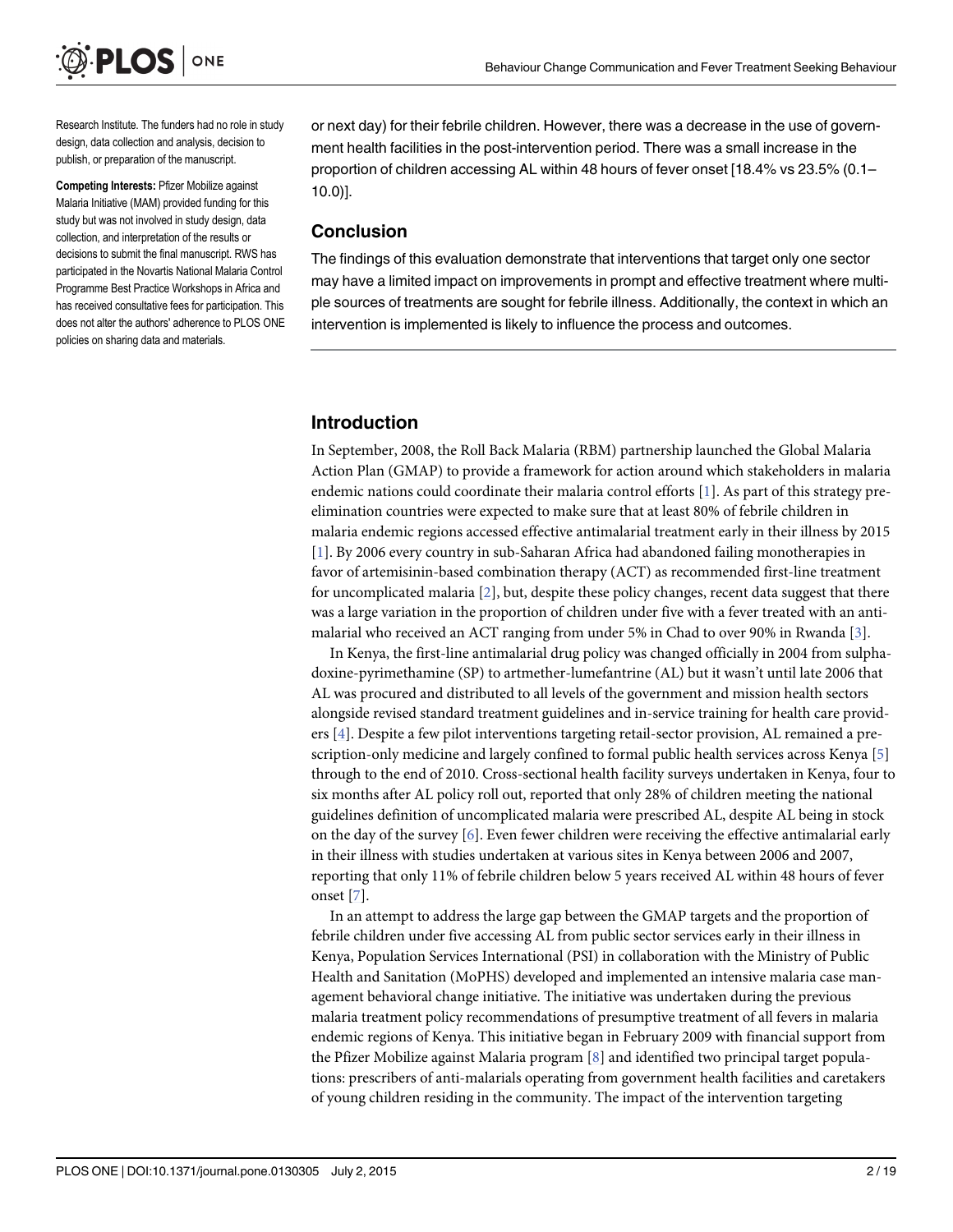<span id="page-2-0"></span>prescribers (enhanced health worker training) has been reported elsewhere [\[9](#page-16-0)]. In this paper we focus on the impact of the second aspect of the intervention, a community based behaviour change communication campaign designed to improve the numbers of febrile children attending public health facilities promptly and increase the proportion completing the AL treatment regime. The core theme of the behavioural change initiative was prompt action for all fevers in children branded under the phrase *haraka upesi* (English = prompt action). A professional advertising agency based in Nairobi was employed to work on communication messages, channels and materials following a communications brief provided by PSI that sought to reinforce three key behaviours: 1) the importance of prompt symptom recognition specifically, getting febrile children into clinics promptly, 2) effective treatment with the recommended first-line dug (AL) at a public health facility and 3) adherence to the AL regimen. The channels of communication included mass media (including radio), posters, distribution of messaging materials, message dissemination through road-shows and established community-based organisations. Here we report on the evaluation of the impact of the intervention on the appropriate treatment (time/drug/dose/duration) for children under five who had suffered from a fever in the past two weeks. Community level intervention activities were undertaken between November 2009 and September 2010. Radio messaging was undertaken between October 2009 and September 2010.

# Methods

# Study district

Bondo district was selected as the evaluation district from the twelve districts located in Nyanza Province. Bondo is on the shores of Lake Victoria with intense, perennial malaria transmission with a predicted 2009 parasite prevalence in children in excess of 40% [[10](#page-16-0)], where hospital admissions have not declined since 1999 [[11](#page-16-0)], where previous studies have suggested that access to prompt treatment with AL was poor following the change in drug policy  $[7]$  $[7]$  and performance of health workers in the government sector sub-optimal with respect to managing febrile children [[6,12\]](#page-16-0). The district has four main administrative divisions namely: Bondo, Usigu, Madiany and Rarieda. Forty one government and mission health facilities serve the district population of over 280,000 inhabitants and are staffed by over 100 health workers.

# Study design

The study was designed as a pre-post intervention cluster sample survey [\[13\]](#page-16-0).

A GIS platform was developed including enumeration areas (EA) and associated population data was created based on EAs used during the 1999 national census [\[14\]](#page-16-0), roads, rivers, schools, health facilities, market centres, administration offices and major landmarks created from national digital data sources and updated through detailed mapping in July 2010. All data were stored in ArcView GIS 3.2 (ESRI Inc., New York, USA) for survey work and estimation of travel distances to health facilities, market centre's and proximity to posters and CBO small group sessions.

Sample size estimates for each of the household surveys were calculated for the proportion of children who access effective malaria treatment within 48 hours of fever [\[15](#page-16-0)]. We assumed an initial proportion of 11% of febrile children access AL within 48 hours on onset of symptoms (primary outcome) as described in 2007 in Bondo district [[7](#page-16-0)] with a 4% minimum point increase post-intervention. Included in the sample size estimation was an estimate of the proportion of children aged less than five years, a 10% non-response rate and a design effect of 2 to adjust for clustering. The anticipated sample size was therefore computed as 600 households located in 30 EA clusters. Two samples were selected, first for the pre-intervention survey and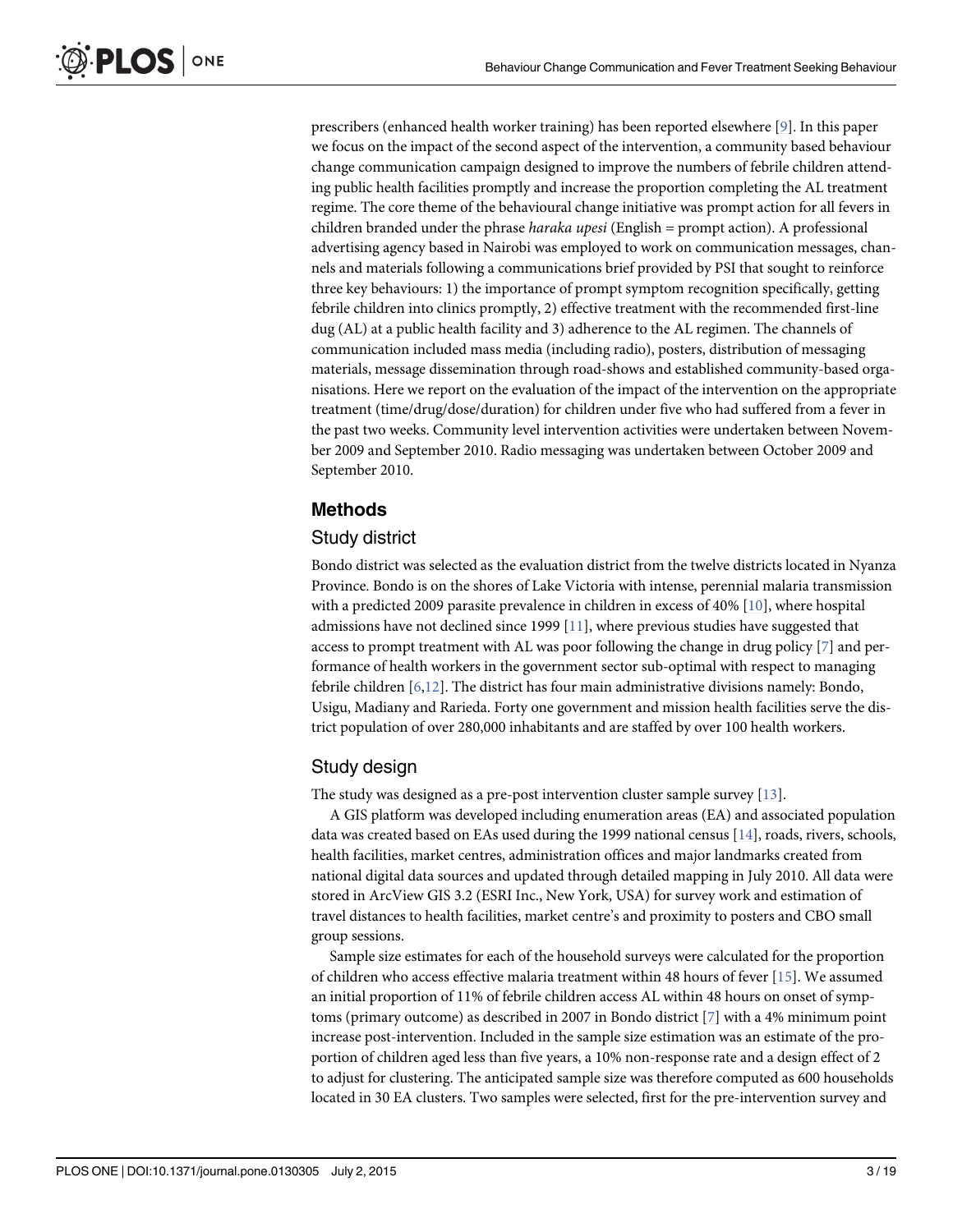

Fig 1. The distribution of randomly selected pre- (Green) and Post-intervention (Pink) enumeration area clusters for the household surveys. Blue clusters indicate where ten clusters were randomly selected in both pre- and post-intervention selection

doi:10.1371/journal.pone.0130305.g001

separately for the post-intervention survey. The second sample selection was increased to accommodate an unexpectedly higher AL use at baseline and thus included 700 households located in 35 clusters. Sample EAs were selected using the spatial randomization function in ArcView 3.2 to ensure all areas across the district were equally represented. The distribution of survey clusters is shown in Fig 1. Within each cluster, household were randomly selected using the World Health Organization Expanded Programme of Immunization random walk [[16,17](#page-16-0)].

# Household surveys

Evaluation of community level intervention activities was undertaken through two cross-sectional household surveys. Pre-intervention (baseline) household surveys were undertaken between June and July 2009 and post-intervention surveys undertaken between July and August 2010. Post-intervention surveys were delayed due to inadequate AL stocks in public health facilities in Bondo between May and July 2010. All mothers or caretakers of children aged under-five years were asked whether their child had experienced a fever in the last 14 days and whether the child was febrile on the day of the survey. For each fever the sources, types and timing of treatment actions were documented. A photo-illustrated guide was used to assist recognition of proprietary forms of anti-malarials likely to be purchased from the retail sector and those available in the public sector. Questions were also asked on numbers of tablets taken and mothers were asked to show packaging if available to confirm completed doses. Finally mother's and caretakers were interviewed about their knowledge of malaria, AL and sources of treatment and whether they had been exposed to any public messages on prompt fever treatment and the source of these messages. A second photo-illustrated guide of all PSI community

<span id="page-3-0"></span>PLOS ONE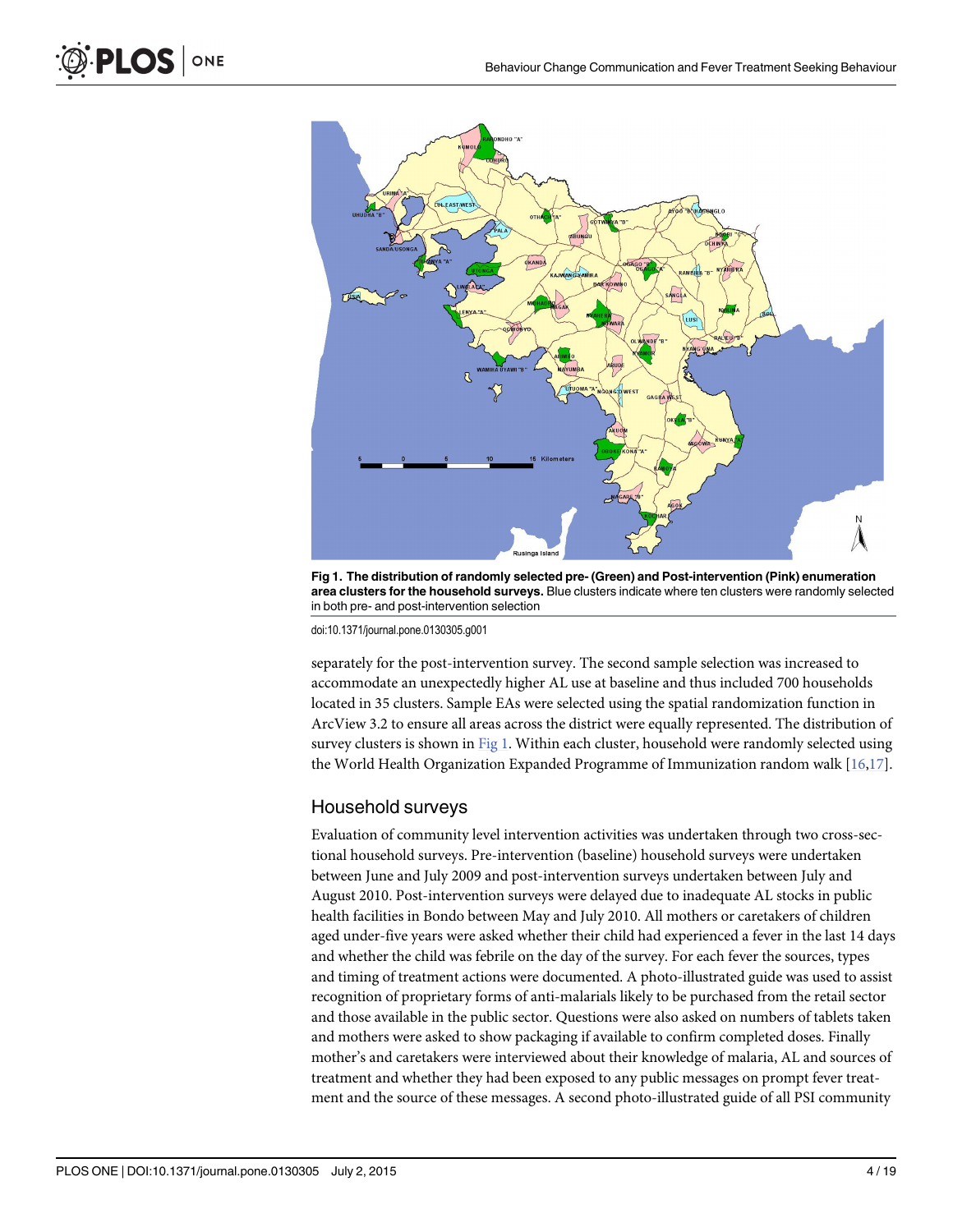<span id="page-4-0"></span>intervention materials was developed to enable mothers identify IEC materials distributed as part of the intervention. The primary outcome was 'the proportion of children under five years of age with fever in the last 14 days accessing AL within 48 hours of fever onset'.

Adherence was examined among all fevers where treatment started four or more days preceding the survey day. A participant was defined as adherent if the caregivers presented an empty AL blister pack and/or stated that all medicines had been administered. Non-adherents were those who had leftover tablet (s) in a blister pack where treatment was started four days and/or reported to have not completed the dose that they had been given. Caregivers who used AL already existing in the household were excluded from the adherence analysis.

To establish whether caregivers adhered to AL treatment, questions were asked in the household surveys on the total number of tablets given, those given in a single dose, number of times per day a drug was given, number of days and whether all tablets were given. The number of left over tablets was assessed by requesting to see incomplete AL blister packs (blister packs with left over tablets) and, if not available, by calculating the total number of tablets administered against the total number of tablets received.

Data were captured directly on data screens designed using Pendragon version 5.1 (Pendragon Software Corporation, Libertyville, Illinois) with internal consistency checks, using personal digital assistants (model-HP Ipaq 114 classic handheld, Hewlett-Packard Company, Palo Alto, California) and downloaded into Microsoft Office Excel (2007) comma separated value (CSV) files.

## Assessment of AL availability at government and mission health facilities

Data on drug availability was necessary to interpret the results from the pre- and post-intervention community surveys. Inadequate AL supply at the point of care will inevitably result in severely compromised malaria case management. Telephone interviews and physical audits were undertaken with health facility in-charges in the universe of 36 government and five mission health facilities between January 2009 and June 2010 to assess AL availability.

# Analysis

All analyses were performed using STATA, version 11 (StataCorp, College Station, Texas). A household wealth index was constructed from household characteristics and asset data using principal component analysis (PCA) [[18,19](#page-16-0)]. Weights were derived from the first principal component and used to construct the wealth index that classified households into wealth quintiles, based on whether the household had electricity, radio, bicycle, mobile phone, household head occupation status and level of education, household ownership of cows, main source of drinking water, type of toilet facility, source of fuel for household cooking, household wall construction material, and household floor material.

A descriptive analysis of fever treatment actions was first undertaken to obtain all frequency distributions of relevant variables/indicators for pre-and post-intervention surveys. The analysis accounted for the survey design by adjusting for cluster selection using svy command in STATA. The survey design was self-weighting. The sample size and initial hypothesis was based on the proportion of children with fever accessing AL within 48 hours, but the analysis also assessed many different outcomes to assess the impact of the sensitization program. Differences in proportions were compared for significance using the chi-squared test, notably: 1) changes in fever treatment seeking behaviour through a pre- versus post-intervention comparison; 2) access to antimalarial medicines by socio-economic quintile pre and post-intervention; 3) changes in the proportions of febrile children accessing AL at any time within 14 days, and a subset within 48 hours of fever onset pre- and post-intervention; and 4) the changes in the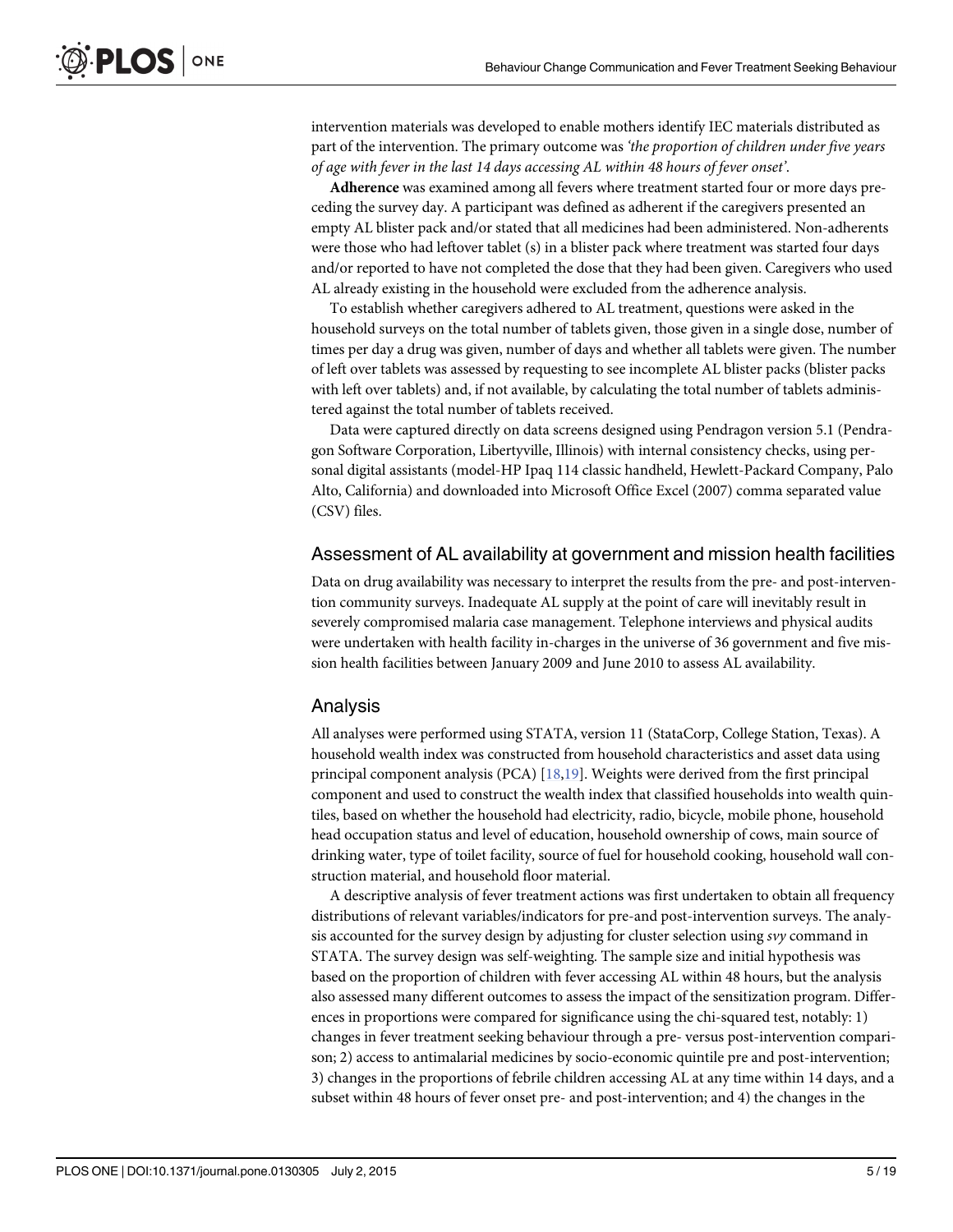<span id="page-5-0"></span>proportions of febrile children accessing AL from public sector facilities within 48 (same day/ next day) of fever onset pre- and post-intervention. Logistic regression was used to determine factors associated with prompt (within 48 hours) treatment of fever with AL among children < 5 years of age in each of the surveys. The factors assessed included age of child, child's gender, caregiver's age, caregivers' level of education, number of children below five years of age in the household, socio-economic status and distance to the nearest public health facility. Associations were assessed using adjusted Wald test on the three outcomes. Variables were screened using univariable analysis and those that gave a p value  $\leq 0.05$  were considered potential predictors of the treatment outcome. Univariate analysis of factors was performed using logistic regression to take account of clustering. To decide which predictive factors to include in the regression models the likelihood ratio test was used, and assessment of confounding and effect modification was considered only in factors that were associated with the outcome (prompt treatment of fever). The test showed strong evidence ( $p<0.001$ ) of variability between clusters and between caregivers. Univariable and multivariable logistic regression analysis with the child as the unit of analysis was undertaken using the random intercept model (xtmelogit command) in STATA accounting for clustering at EA and caregiver levels.

# Ethical Approval

Ethical approval for this study was obtained from the KEMRI National Ethical Review Committee (KEMRI SSC number: 1375) and the London School of Hygiene and Tropical Medicine Ethics Committee (Ethical approval number: 5313).

# **Results**

# Children with fever

Of the 958 children under five years of age sampled in 2009, 506 (52.8%) were reported to have experienced a fever event in the last 14 days. This was a higher proportion than in 2010 when of the 1,123 children under five, 515 (45.9%) were reported to have had fever in the last 14 days  $(p = 0.006)$  [\(Table 1](#page-6-0)). Of the children with reported fever, 81.8% and 73.2% in 2009 and 2010 respectively were not febrile on the day of the survey.

# Fever treatment seeking behaviour pre- (2009) post- (2010) intervention

[Table 2](#page-7-0) shows the proportion of febrile children for whom any treatment was sought (including home-medication with 'western medicines' but not including prayers, or use of herbal medicines) and those for whom any treatment was sought within 48 hours across the two surveys. In both surveys most caregivers of febrile children reported seeking some form of treatment. However, there was a increase from 87.3% in 2009 to 91.8% in 2010, in the proportion of febrile children who sought any treatment ( $p = 0.02$ ; [Table 2](#page-7-0)). There was also an increase from 62.8% in 2009 to 79.4% in 2010 ( $p < 0.001$ ; [Table 2](#page-7-0)) in caregivers who reported seeking formal treatment promptly (on the same day, or next day) for their febrile children. Sources of treatment for fever were similar between observation periods, but the proportion of fevers where first treatment actions included the formal public sector declined from 39.5% in 2009 to 22.3% in 2010 following the intervention ( $p = < 0.001$ , [Table 2](#page-7-0)). A decrease from 23.1% to 16.5% was also observed in the proportion of febrile children accessing treatment from the public sector within 48 hours ( $p = 0.04$ , [Table 2\)](#page-7-0) between the 2009 and 2010 surveys. There was little variation pre- and post-intervention in the proportions of caregivers first seeking treatment from the retail sector (29.4%, in 2009 and 31.4% in 2010 or from private clinics (3.0%) in 2009 and 4.0% in 2010 ([Table 2\)](#page-7-0). There were, however, changes in the proportion of childhood fevers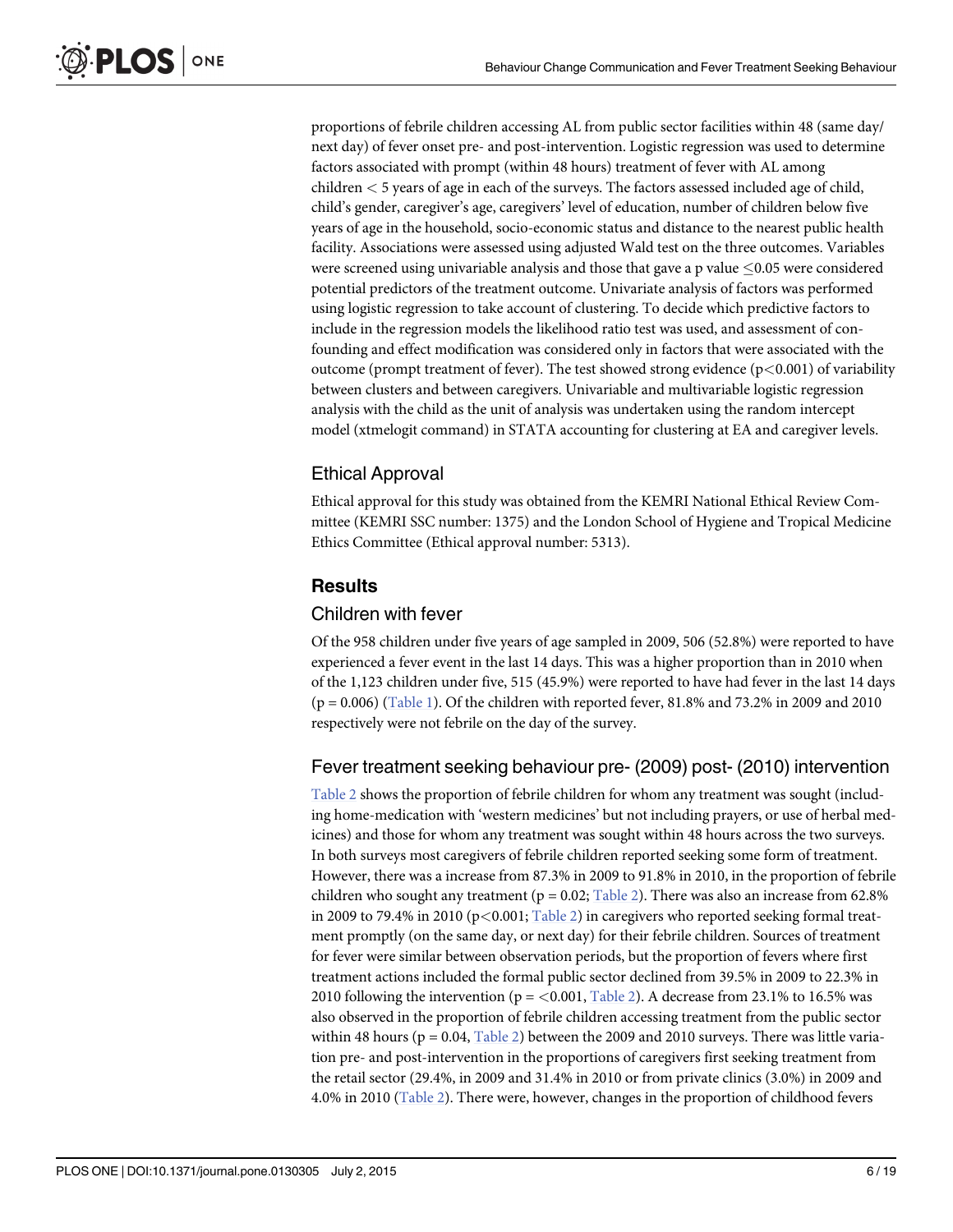# <span id="page-6-0"></span>PLOS ONE

|  | Table 1. Characteristics of surveyed communities, households, children and caregivers pre- and |  |  |
|--|------------------------------------------------------------------------------------------------|--|--|
|  | <b>post-intervention.</b> Proportions are cluster adjusted.                                    |  |  |

|                                                                                         | Pre-intervention (June-<br><b>July 2009)</b> | Post-intervention (July-<br><b>August 2010)</b> |
|-----------------------------------------------------------------------------------------|----------------------------------------------|-------------------------------------------------|
| <b>Number of clusters</b>                                                               | 30                                           | 35                                              |
| Number of households                                                                    | 600                                          | 700                                             |
| Number of children under five                                                           | 958                                          | 1, 123                                          |
| Number (%) children who were female                                                     | 483 (50.4%)                                  | 558 (49.7%)                                     |
| Number of children aged <1 year                                                         | 204 (21.3%)                                  | 232 (20.7%)                                     |
| Number of children aged 1 year                                                          | 208 (21.7%)                                  | 202 (18.0)                                      |
| Number of children aged $> 2$ years                                                     | 546 (57.0%)                                  | 689 (61.3)                                      |
| Number of households with more than one<br>child $<$ 5 years                            | 293 (48.8)                                   | 355 (50.7)                                      |
| Mean Euclidian distance (km) of household to<br>nearest public health facility (+/- SD) | 2.6km (1.3)                                  | 2.3km (1.2)                                     |
| Key household variables used for wealth<br>assets                                       |                                              |                                                 |
| Household head employed in wage economy                                                 | 99 (16.5%)                                   | 88 (12.6%)                                      |
| Household owner occupied                                                                | 486 (81.0%)                                  | 629 (89.9%)                                     |
| Source of drinking water-piped water                                                    | 123 (20.5%)                                  | 138 (19.7%)                                     |
| Source of drinking water-lake                                                           | 224 (37.3%)                                  | 187 (26.7%)                                     |
| Toilet = $pit$ latrine                                                                  | 364 (60.7%)                                  | 417 (59.6%)                                     |
| Household owns at least one bicycle                                                     | 400 (66.7%)                                  | 483 (69.0%)                                     |
| Household owns a radio                                                                  | 475 (79.2%)                                  | 553 (79.0%)                                     |
| Household owns television                                                               | 51 (8.5%)                                    | 86 (12.3%)                                      |
| Household owns at least one mobile phone                                                | 384 (64.0%)                                  | 536 (76.6%)                                     |
| Household connected to electricity                                                      | $13(2.2\%)$                                  | 5 (0.7%)                                        |
| Household uses Firewood for cooking fuel                                                | 501 (83.5%)                                  | 621 (88.7%)                                     |
| Household owns $>$ = 10 cows                                                            | 21 (3.5%)                                    | 34 (4.9%)                                       |
| Household walls made from brick/cement                                                  | 135 (22.5%)                                  | 115 (16.4%)                                     |
| Household walls made from clay/mud                                                      | 458 (76.3%)                                  | 579 (82.7%)                                     |
| Household floor made from cement                                                        | 145 (24.2%)                                  | 146 (20.9%)                                     |
| Household floor made of earth                                                           | 454 (75.7%)                                  | 553 (79.0%)                                     |
| Household head education                                                                |                                              |                                                 |
| Primary complete                                                                        | 407 (67.8%)                                  | 508 (72.6%)                                     |
| Secondary or higher                                                                     | 168 (28.0%)                                  |                                                 |
| Number of caregivers interviewed                                                        | 628                                          | 717                                             |

\* Refers to households that own the structure/house in which they live in.

doi:10.1371/journal.pone.0130305.t001

managed with drugs available within the household: from 12.4% in 2009 to 31.1% in 2010  $(p = < 0.001,$  [Table 2](#page-7-0)). Community health workers were rarely accessed as the first source of fever treatment in either 2009 or 2010.

# Antimalarial treatments for febrile-children pre-post intervention

Of the 506 febrile children in the 2009 survey, the proportion accessing any antimalarial drug in the last 14 days was 44.3%, similar to the 39.2% of the 515 febrile children who were reported to have accessed antimalarial drugs during the 2010 survey ( $p = 0.13$ , [Table 2](#page-7-0)). In addition, there were no changes in the proportion of febrile children accessing AL at any time in the last 14 days between the two observation periods, 31.0% (2009) versus 32.0% (2010) ([Table 2\)](#page-7-0).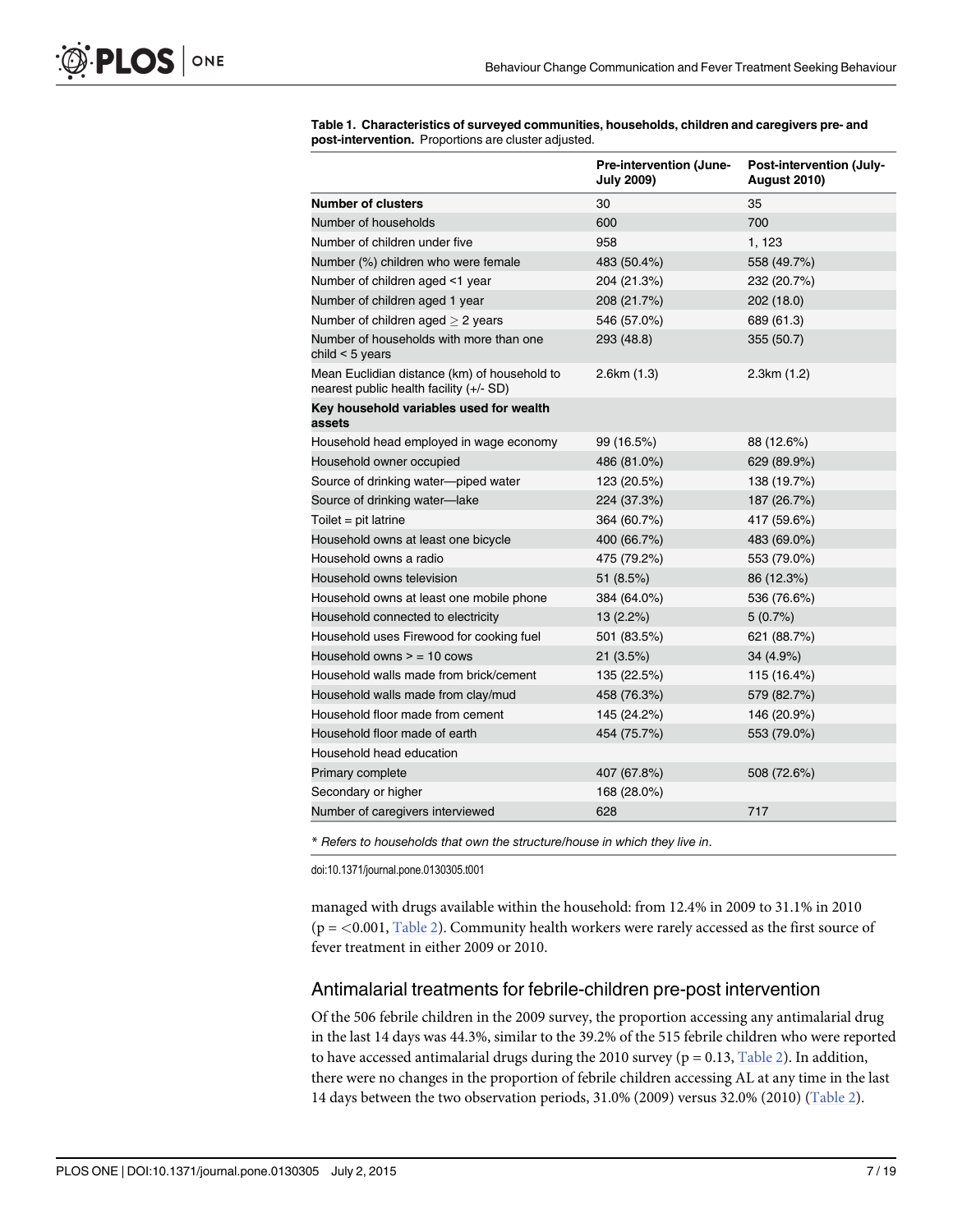## <span id="page-7-0"></span>[Table 2.](#page-5-0) Caregivers first source of treatment seeking and antimalarials received for febrile children < 5 years of age.

|                                                                                                                                       | <b>Pre-intervention</b><br>(June-July 2009) | <b>Post-intervention</b><br>(July-August 2010) |                                       |                  |
|---------------------------------------------------------------------------------------------------------------------------------------|---------------------------------------------|------------------------------------------------|---------------------------------------|------------------|
|                                                                                                                                       | n (%)                                       | $n$ (%)                                        | Difference in<br>proportions (95% CI) | Р-<br>value***** |
| Fevers and source of treatment (First action)                                                                                         |                                             |                                                |                                       |                  |
| Total Number of children <5 years of age                                                                                              | 958                                         | 1,123                                          |                                       |                  |
| Proportion of children< 5 years reporting fever in last 14 days                                                                       | 506 (52.8)                                  | 515 (45.9)                                     | $-6.9(-11.1, -2.6)$                   | 0.006            |
| Proportion of children< 5 years reporting fever in last 14 days<br>but not febrile on day of survey                                   | 414 (81.8)                                  | 377 (73.2)                                     | $-8.6$ (13.7, $-3.5$ )                | 0.001            |
| Number of children< 5 years reporting fever in last 14 days<br>but not febrile on day of survey                                       | $N = 506$                                   | $N = 515$                                      |                                       |                  |
| Proportion of all febrile children seeking any treatment (not<br>including prayers)                                                   | 442 (87.3)                                  | 473 (91.8)                                     | 4.5(0.7, 8.2)                         | 0.02             |
| Proportion of all febrile children seeking any treatment (not<br>including prayers) within 48 hours                                   | 318 (62.8)                                  | 409 (79.4)                                     | 16.6 (11.1, 22.1)                     | < 0.001          |
| Proportion febrile children accessing treatment from formal<br>government of Kenya (GoK)/mission health facilities                    | 200 (39.5)**                                | $115 (22.3)$ **                                | $-17.2$ ( $-22.8,-11.6$ )             | < 0.001          |
| Proportion febrile children accessing treatment from formal<br>government of Kenya (GoK)/mission health facilities within 48<br>hours | 117 (23.1)                                  | 85 (16.5)                                      | $-6.6(-11.5, -1.7)$                   | 0.04             |
| Proportion febrile children accessing treatment from formal<br>private sector                                                         | 14(3.0)                                     | 20 (4.0)                                       | $1.0$ (-1.2, 3.2)                     | 0.43             |
| Proportion of febrile children accessing treatment from formal<br>retail sector                                                       | 149 (29.4)                                  | 162 (31.4)                                     | $2.0$ (-3.6, 7.6)                     | 0.63             |
| Proportion of febrile children accessing treatment from drugs<br>available in household                                               | 63 (12.4)                                   | 160 (31.1)                                     | 18.7 (13.8, 23.6)                     | < 0.001          |
| Proportion of febrile children accessing treatment from<br>community health workers (CHWs)                                            | 16(3.2)                                     | 16(3.1)                                        | $-0.1$ $(-2.2, 2.0)$                  | 1.00             |
| Proportion of all febrile children not seeking any treatment                                                                          | 64 (12.7)                                   | 42 (8.2)                                       | $-4.5$ $(-8.2, -0.7)$                 | 0.02             |
| Drugs used to treat malaria                                                                                                           |                                             |                                                |                                       |                  |
| Proportion of febrile children accessing any anti-malarial drug<br>in last 14 days                                                    | 224 (44.3)                                  | 202 (39.2)                                     | $-5.1$ ( $-11.1, 0.9$ )               | 0.12             |
| Proportion of febrile children accessing AL at any time in last<br>14 days                                                            | 157 (31.0)***                               | 165 (32.0) ****                                | $1.0(-4.7, 6.7)$                      | 0.76             |
| Proportion of febrile children treated with quinine                                                                                   | 33(6.5)                                     | 27(5.2)                                        | $-1.3$ $(-4.2, 1.6)$                  | 0.44             |
| Proportion of febrile children treated with sulfadoxine-<br>pyrimethamine (SP)                                                        | 5(1.0)                                      | 6(1.3)                                         | $0.3$ ( $-1.0, 1.6$ )                 | 0.76             |
| Proportion of febrile children treated with amodiaquine                                                                               | 38 (7.5)*****                               | 9(1.7)                                         | $-5.8$ $(-8.3, -3.2)$                 | < 0.001          |
| Proportion of febrile children treated with chloroquine                                                                               | 3(0.6)                                      | 1(0.2)                                         | $-0.4$ $(-1.2, 0.4)$                  | 0.30             |
| Proportion of febrile children treated with dihydroartemisinin<br>+ piperaquine                                                       | 1(0.2)                                      | $\mathbf 0$                                    | $-0.2$ $(-0.6, 0.2)$                  |                  |

\*Proportions are cluster adjusted

\*\*Range of proportion across clusters in 2009 (0–61.5%%); 2010 (0–83.3%)

\*\*\*Includes 10 febrile children treated with quinine injections and AL;

\*\*\*\*Includes 7 febrile children treated with quinine injections and AL

\*\*\*\*\*Includes one febrile child treated with amodiaquine and quinine injection

\*\*\*\*\*P-value from chi-squared test adjusted for clustering

doi:10.1371/journal.pone.0130305.t002

There was, however, a decline in the proportion of febrile children accessing amodiaquine from 7.5% in 2009 to 1.7% in 2010 ( $p = < 0.001$ , Table 2). Six percent (33) of febrile children in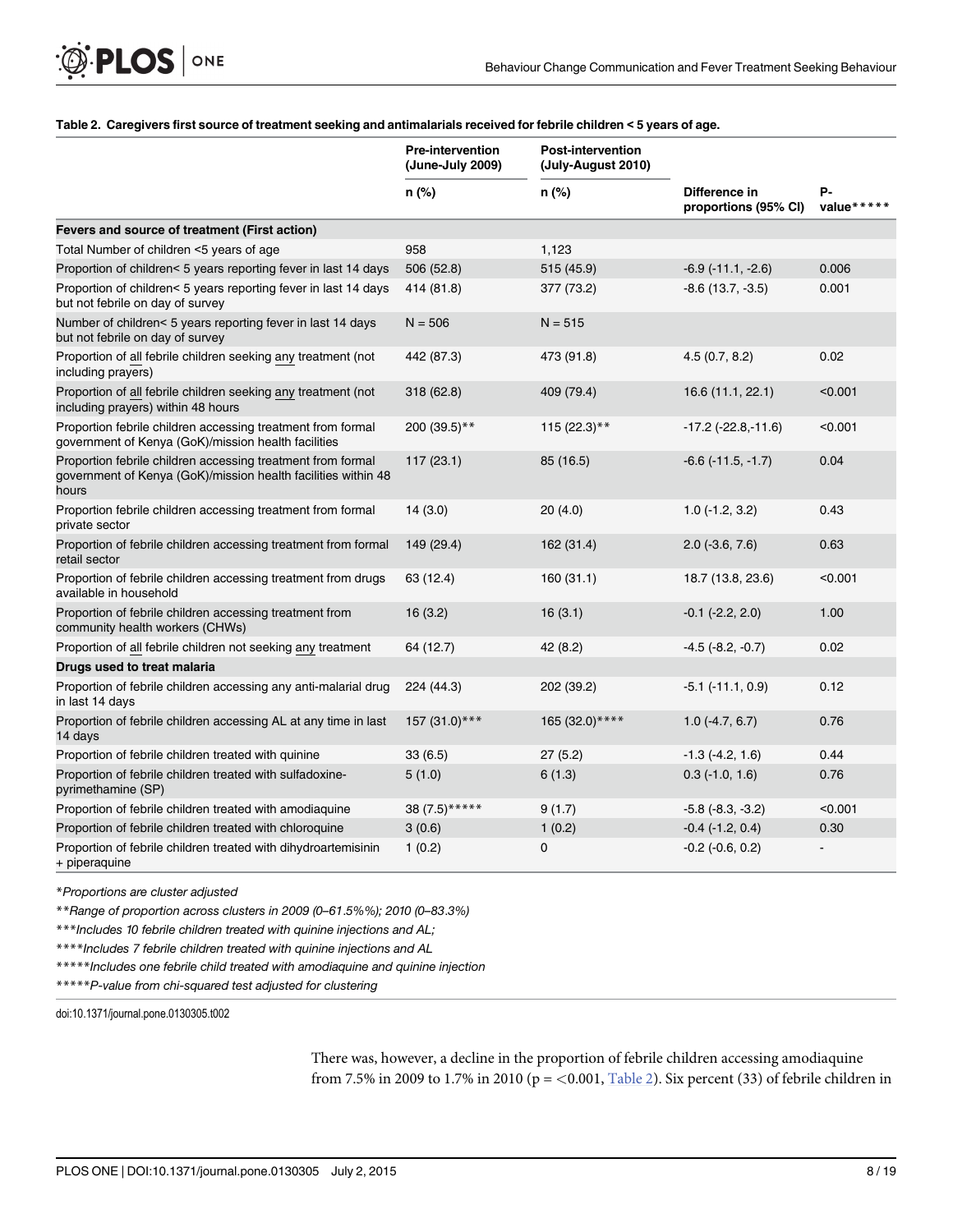<span id="page-8-0"></span>2009 and 5.2% (27) in 2010 received quinine while a few of the febrile children received ineffective and/or non-recommended monotherapies ineffective and/or non-recommended monotherapies [\(Table 2\)](#page-7-0). Across both surveys, only one child received dihydroartemisininpiperaquine, launched as the recommended second-line antimalarial in August 2010 [\(Table 2\)](#page-7-0).

# AL treatment, timing and adherence

For the primary indicator, 'the proportion of children under five years of age with fever in the last 14 days accessing AL within 48 hours of fever onset' there was a 5.1 percentage point increase from baseline 18.4% to 23.5% post-intervention ( $p = 0.06$ , Table 3). However, there were no increases in the proportion of febrile children accessing AL from a public health facility within 48 hours of the onset of fever (Table 3). There was an increase in the numbers of febrile children treated using AL available from within the household from 1.6% to 5.4% between 2009 and 2010 (Table 3: 95% CI: 1.6, 6.0) but, since no data were collected on the original source of the drugs which were used 'from within the household', it is not possible to identify where these drugs originally came from. Information on the source of drugs from outside the household was collected and, although there were no increases in the proportion of febrile children accessing the retail sector as the first source of fever treatment, there was a significant increase in the proportion of febrile children whose fever treatment included AL obtained from the retail sector. The proportion of febrile children who received treatment with AL that had been sourced from the retail sector rose from 1.4% in 2009 to 4.0% in 2010) ( $p = 0.01$ , Table 3),

|                                                                                                                                               | <b>Pre-intervention</b><br>(June-July 2009) | <b>Post-intervention</b><br>(July-August 2010) |                                      |               |
|-----------------------------------------------------------------------------------------------------------------------------------------------|---------------------------------------------|------------------------------------------------|--------------------------------------|---------------|
|                                                                                                                                               | n/N (%)                                     | n/N (%)                                        | Difference in<br>proportion (95% CI) | Р-<br>value** |
| Source of AL treatment                                                                                                                        |                                             |                                                |                                      |               |
| Public sector                                                                                                                                 | 137/506 (27.1)                              | 108/515 (21.0)                                 | $-6.1$ ( $-11.3$ , $-0.9$ )          | 0.07          |
| Formal private sector                                                                                                                         | 5/506(1.0)                                  | 10/515(1.9)                                    | $0.9$ ( $-0.6$ , $2.4$ )             | 0.30          |
| Retail commercial sector                                                                                                                      | 7/506(1.4)                                  | 19/515 (4.0)                                   | 2.6(0.6, 4.6)                        | 0.01          |
| Drugs available in household                                                                                                                  | 8/506(1.6)                                  | 28/515 (5.4)                                   | 3.8(1.6, 6.0)                        | < 0.001       |
| AL treatments where treatment started $>$ 4 days ago                                                                                          | 147/157 (93.6)                              | 152/165 (92.1)                                 | $-1.5(-7.1, 1.4)$                    | 0.60          |
| Of all AL treatments where treatment started $>$ 4 days ago<br>number who completed dose                                                      | 101/147 (68.7)                              | 127/152 (83.5)                                 | 14.8(5.3, 24.3)                      | 0.01          |
| Timing and adherence of AL treatment                                                                                                          |                                             |                                                |                                      |               |
| Proportion of febrile children accessing AL within 48 hours                                                                                   | 93/506 (18.4)*                              | 121/515 (23.5)*                                | 5.1(0.1, 10.0)                       | 0.06          |
| Proportion of fevers children AL within 48 hours from a public<br>health facility                                                             | 80/506 (15.8)                               | 70/515 (13.6)**                                | $-2.2$ ( $-6.5, 2.1$ )               | 0.39          |
| Of all AL treatments within 48 hours and where treatment started<br>$\ge$ = 4 days ago number who completed dose                              | 56/93 (60.2)                                | 78/121 (64.5)                                  | $4.3$ ( $-8.8$ , 17.4)               | 0.58          |
| Of all AL treatments within 48 hours from a public health facility<br>and where treatment started $>$ 4 days ago number who<br>completed dose | 54/80 (67.5)                                | 57/70 (81.4)                                   | 13.9 (0.2, 27.6)                     | 0.05          |
| Proportion of caregivers who sourced AL from public sector who<br>had dose explained                                                          | 128/137 (93.4)                              | 101/108 (93.5)                                 | $0.1$ (-6.2, 6.3)                    | 0.98          |

|  | Table 3. Comparison of AL treatment, timing and adherence between pre- (2009) and post-intervention (2010). All proportions are cluster adjusted |  |  |  |  |
|--|--------------------------------------------------------------------------------------------------------------------------------------------------|--|--|--|--|
|  |                                                                                                                                                  |  |  |  |  |

\*Range of proportion across clusters in 2009 (0–33.9%); 2010 (0–52.9%)

\*\*P-value from chi-squared test adjusted for clustering

doi:10.1371/journal.pone.0130305.t003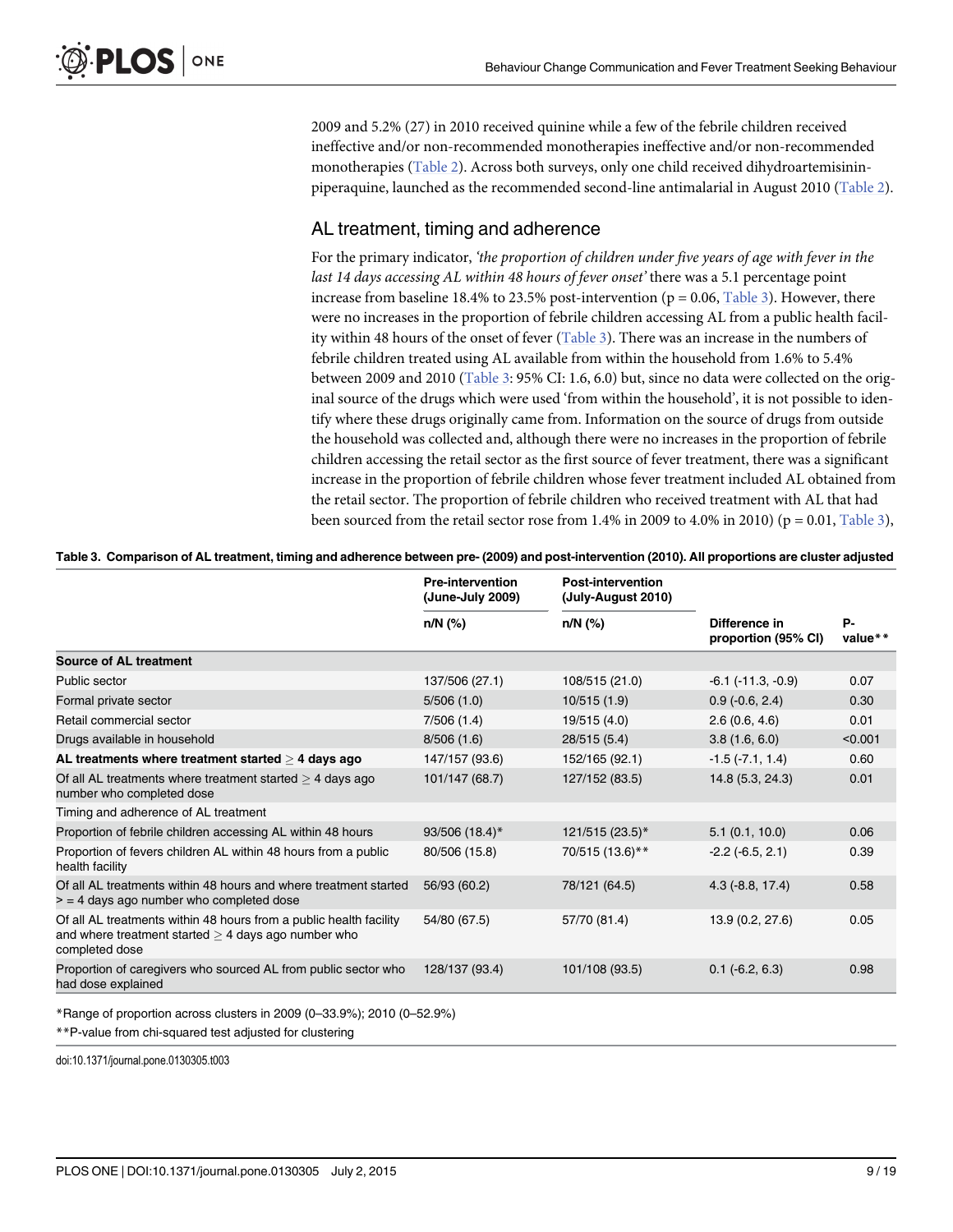<span id="page-9-0"></span>suggesting that AL was becoming more available in this sector and that caregivers were more aware of AL and asked for it from the retail shops.

In 2009, 147 (93.6%) and in 2010, 152 (92.1%) of all AL treatments were started four or more days prior to the survey day  $(Table 3)$ . Of these, there was an increase in the proportion who reported adhering to the complete course of AL treatment, from 68.7% in 2009 to 83.5% in 2010 ( $p = 0.01$ , [Table 3\)](#page-8-0). Initiating treatment promptly was not associated with the likelihood of dosage completion. Of all AL treatments that had been started within 48 hours of fever onset and where the initial dose had been taken four or more days prior to the survey there was no significant difference in the proportion of febrile children who were reported to have received a complete course of treatment:  $60.2\%$  in 2009 and  $64.5\%$  in 2010 (p = 0.58, [Table 3\)](#page-8-0). It is possible that the lack of change in adherence rates with increased promptness of treatment was influenced by the higher rate of treatments sourced from within the home in 2010 since these treatments were associated with high non-completion rates. Of the 28 febrile children in the 2010 survey who were reported to have been given AL that was obtained from within the household only nine (32.1%) reported that a complete course of drugs had been available at the start of the treatment and that the full dose had been taken. When the analysis was restricted to those where treatment was sought promptly at a public health facility, there was a significant increase in adherence from 67.5% in 2009 to 81.4% in 2010 ( $p = 0.05$ , [Table 3](#page-8-0)).

# Predictors of fever treatment seeking behaviour and prompt access to artemether-lumefantrine

In 2009, none of the variables were associated with prompt access to AL ([Table 4](#page-10-0)). In 2010, univariable logistic regression showed that children aged two years and above were four times  $(p = 0.03,$  [Table 5\)](#page-12-0) more likely to access prompt fever treatment with AL compared with children aged one year and below. Febrile children in less poor (quintile 4) households were three times more likely to access AL within 48 hours of fever onset compared to those in poorer quintiles ( $p = 0.05$ , [Table 6](#page-13-0)). In the final regression model in 2010 only child's age ( $p = 0.03$ , [Table 6](#page-13-0)) remained associated with prompt access to AL.

# AL availability at government and mission health facilities

Over 70% of health facilities had any AL blister packs in stock across the two survey periods. Between April and May 2010, less than half of health facilities had AL paediatric packs [\(Table 7\)](#page-14-0). Over 80% of health facilities had the adult AL blister packs (AL 24 tablets) in stock during the audit period. At no point during the 10 months did all health facilities have all AL blister packs in stock ([Table 7](#page-14-0)). Less than half of health facilities had all AL blister packs in stock two months prior to the pre- and post-intervention surveys. Furthermore, only 41.5% and 19.5% of health facilities had all AL blister packs in April and May 2010. The study was predicated on measuring access and use of AL from the public sector. Prior to each household sample survey efforts were made to ensure adequate stocks of pediatric pack sizes were available at least four weeks before the survey began and during the survey period to ensure universal availability of AL at public health facilities. Two months prior to the post-intervention survey, less than half of all facilities had AL paediatric packs in stock; however, we ensured that AL was delivered to all health facilities in Bondo two weeks prior to the survey.

# **Discussion**

The *haraka upesi* behaviour change communication intervention to improve prompt and effective treatment for children under five with a febrile illness targeted three steps on the fever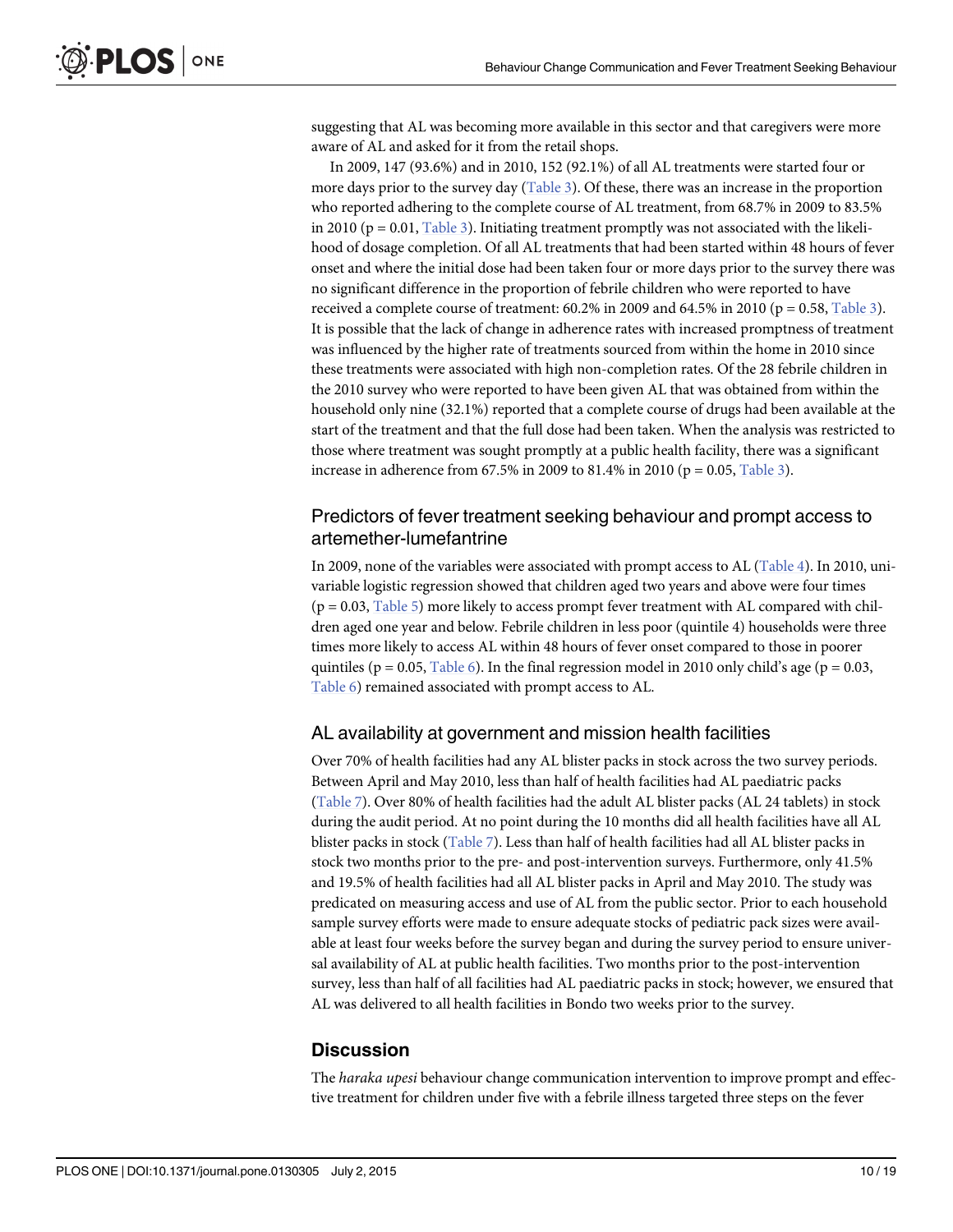## [Table 4.](#page-9-0) Univariable and multivariable logistic regression analysis of factors predicting prompt (within 48 hours) treatment of fever with AL among children < 5 years of age in 2009.

|                                                     |                            |                                        | Univariable       |            | <b>Multivariable</b> |            |
|-----------------------------------------------------|----------------------------|----------------------------------------|-------------------|------------|----------------------|------------|
| Variable                                            | No. of febrile<br>children | N (%) febrile children with<br>outcome | OR (95%<br>CI)    | P<br>value | OR (95% CI)          | Ρ<br>value |
| Child age                                           |                            |                                        |                   |            |                      |            |
| $<$ 1 year <sup>a</sup>                             | 90                         | 18 (20.0)                              | 1.0               |            | 1.0                  |            |
| 1 year                                              | 118                        | 17(14.4)                               | 0.5(0.1,<br>1.6)  | 0.23       | 0.3(0.1, 1.3)        | 0.11       |
| $>$ 2 years                                         | 298                        | 58 (19.5)                              | 0.9(0.3,<br>2.4)  | 0.83       | 0.8(0.2, 2.5)        | 0.71       |
| Child gender                                        |                            |                                        |                   |            |                      |            |
| Male <sup>a</sup>                                   | 246                        | 39(15.8)                               | 1.0               |            | 1.0                  |            |
| Female                                              | 260                        | 54 (20.8)                              | 2.0(0.9,<br>4.4)  | 0.10       | 2.5(1.0, 6.5)        | 0.06       |
| Caregiver level of education                        |                            |                                        |                   |            |                      |            |
| No education <sup>a</sup>                           | 22                         | 2(9.1)                                 | 1.0               |            | 1.0                  |            |
| Complete primary school                             | 383                        | 64 (16.7)                              | 1.3(0.2,<br>9.9)  | 0.81       | 2.2(0.1, 32.7)       | 0.58       |
| Complete secondary or higher                        | 101                        | 27(6.7)                                | 5.2(0.6,<br>47.1) | 0.14       | 5.3(0.3, 94.2)       | 0.26       |
| Caregiver age                                       |                            |                                        |                   |            |                      |            |
| $<$ 20 years $a$                                    | 42                         | 6(14.3)                                | 1.0               |            | 1.0                  |            |
| $20 - 30$ years                                     | 303                        | 57 (18.8)                              | 1.7(0.4,<br>8.2)  | 0.47       | 1.2(0.2, 8.1)        | 0.83       |
| 31-40 years                                         | 109                        | 23(21.1)                               | 1.8(0.3,<br>9.7)  | 0.49       | 1.0(0.1, 7.7)        | 0.98       |
| $41 - 50$ years                                     | 41                         | 6(14.6)                                | 1.0(0.1,<br>7.7)  | 0.99       | 0.5(0.04, 6.7)       | 0.62       |
| >50 years                                           | 11                         | 1(9.1)                                 | 0.5(0.1,<br>14.1) | 0.66       | 0.2(0.002,<br>13.4)  | 0.43       |
| Number of children under five years in<br>household |                            |                                        |                   |            |                      |            |
| One child <sup>a</sup>                              | 222                        | 43 (19.4)                              | 1.0               |            | 1.0                  |            |
| $>$ two children                                    | 284                        | 50 (17.6)                              | 0.8(0.4,<br>1.8)  | 0.67       | 0.6(0.2, 1.7)        | 0.34       |
| Socio-economic category of household                |                            |                                        |                   |            |                      |            |
| Quintile 1 (most poor) <sup>a</sup>                 | 112                        | 17(15.2)                               | $1.0$             |            | 1.0                  |            |
| Quintile 2 (very poor)                              | 86                         | 21(24.4)                               | 3.4(0.8,<br>13.6) | 0.08       | 4.0(0.8, 19.6)       | 0.08       |
| Quintile 3 (poor)                                   | 106                        | 24 (22.6)                              | 2.9(0.8,<br>10.9) | 0.11       | 4.0(0.9, 18.5)       | 0.08       |
| Quintile 4 (less poor)                              | 99                         | 16(16.2)                               | 1.3(0.3,<br>4.9)  | 0.70       | 1.0(0.2, 5.1)        | 0.94       |
| Quintile 5 (least poor)                             | 103                        | 15 (14.6)                              | 1.1(0.3,<br>4.0)  | 0.91       | 0.7(0.1, 3.5)        | 0.68       |
| Distance to nearest public health facility          |                            |                                        |                   |            |                      |            |
| $<$ 1 km <sup>a</sup>                               | $72\,$                     | 15(20.8)                               | $1.0$             |            | $1.0$                |            |
| $1 - 2km$                                           | 96                         | 15 (15.6)                              | 0.6(0.1,<br>2.6)  | 0.53       | 0.6(0.1, 3.1)        | 0.54       |
| $2 - 3km$                                           | 144                        | 26(18.1)                               | 0.8(0.2,<br>3.0)  | 0.78       | 0.7(0.1, 3.1)        | 0.63       |

(Continued)

PLOS | ONE

<span id="page-10-0"></span> $\mathbb{Q}$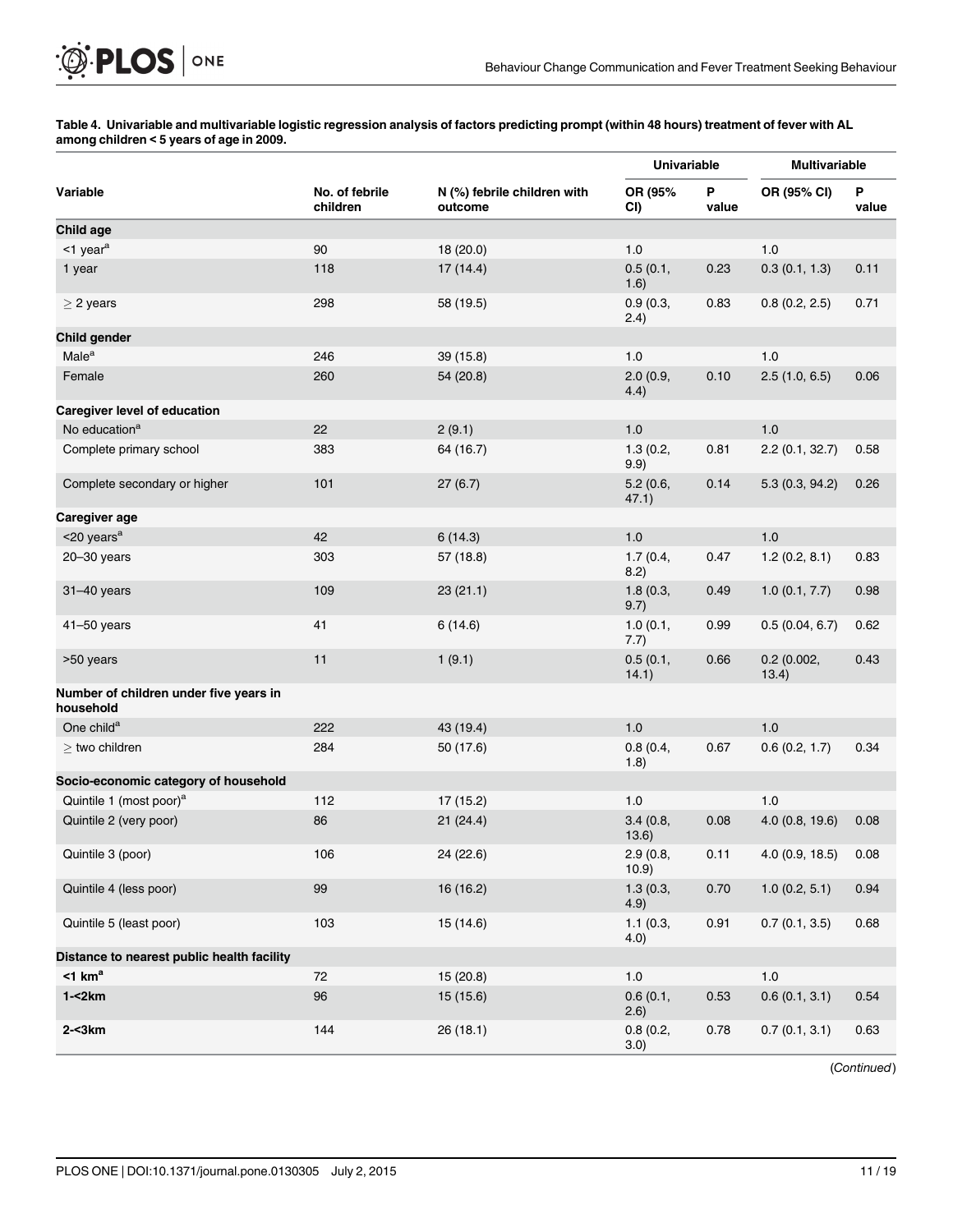|           |                            |                                        | Univariable       |            | <b>Multivariable</b> |            |
|-----------|----------------------------|----------------------------------------|-------------------|------------|----------------------|------------|
| Variable  | No. of febrile<br>children | N (%) febrile children with<br>outcome | OR (95%<br>CI)    | P<br>value | OR (95% CI)          | P<br>value |
| $3 - 4km$ | 116                        | 25(21.5)                               | 1.2(0.3,<br>4.4)  | 0.81       | 1.4(0.3, 6.9)        | 0.65       |
| 4-<5km    | 63                         | 9(14.3)                                | 0.4(0.1,<br>(2.3) | 0.34       | 0.4(0.1, 2.7)        | 0.35       |
| $>5$ km   | 15                         | 3(20.0)                                | 1.3(0.1,<br>15.6) | 0.84       | 2.8(0.1, 54.4)       | 0.50       |
|           |                            |                                        |                   |            |                      |            |

#### <span id="page-11-0"></span>Table 4. (Continued)

a Reference group

doi:10.1371/journal.pone.0130305.t004

treatment seeking pathway: 1) prompt fever treatment, 2) fever treatment at a public health facility and 3) adherence to the AL treatment regimen.

Overall, there were improvements in two key steps: prompt fever treatment and prompt access to AL, with a 5.1 percentage point increase observed in the primary outcome. In Bondo district, the majority of caregivers of children under five years of age with a fever sought treatment for their child both before the implementation of the intervention in 2009 (87.3%) as well as post intervention in 2010 (91.8%). There was a significant increase in prompt (within 48 hours) treatment seeking between 2009 and 2010 but this did not translate into increased access to anti-malarial treatment, with only approximately 40% of fevers (44.3% in 2009 and 39.2% in 2010) receiving any anti-malarial. However, the proportion of febrile children accessing AL (32%) and accessing AL promptly (23%) in the post intervention period appears to be relatively high when compared to reports from earlier surveys on treatment seeking behaviour undertaken in Bondo district and in Kenya. The study by Gitonga and colleagues conducted in Bondo district between 2006 and 2007 found that only 11% of caregivers with a febrile child under 5 had accessed AL within 48 hours of fever onset [[7](#page-16-0)]. It is possible that these differences are related to the short time that had elapsed between the implementation of the AL policy and the conduct of these surveys.

Data from the most recent World Malaria Report shows that the proportion of febrile children accessing antimalarials in SSA ranges from 5.7% to 70% [[20](#page-16-0)] and in most countries fewer than 20% of febrile children access ACTs promptly [\[21\]](#page-16-0). Despite interventions aimed at increasing prompt AL treatment in Bondo considerable efforts are required, as elsewhere in Africa, to reach the the RBM target of 80%.

In Bondo, the proportion of febrile children whose caregivers reported using the government sector as the first source for fever treatment declined despite the focus of the communication initiative being around prompt fever treatment at a public health facility. A recent multicountry study found that only 13.4% of febrile children in Benin, 16% in Uganda and the Democratic Republic of Congo (DRC), and 17.6% in Nigeria had been taken for treatment in a public health facility [\[22\]](#page-16-0). Low use of government health facilities is not universal, however, and a study undertaken in Zambia reported almost half (49.8%) of febrile children accessed a public health facility for fever treatment [[22\]](#page-16-0), while public health facility utilization of  $\geq$ 50% for fever treatment has been reported in Tanzania, Namibia, Mozambique, Djibouti, Sudan and Liberia [[23](#page-17-0)]. A study undertaken in Tanzania following the roll out an intervention similar to haraka upesi reported that more half (58%) of febrile children accessed a health facility as the first source for fever treatment, however, general health facility attendance among children was already high (76%) at baseline [\[24](#page-17-0)]. In general, in Kenya the reported use of the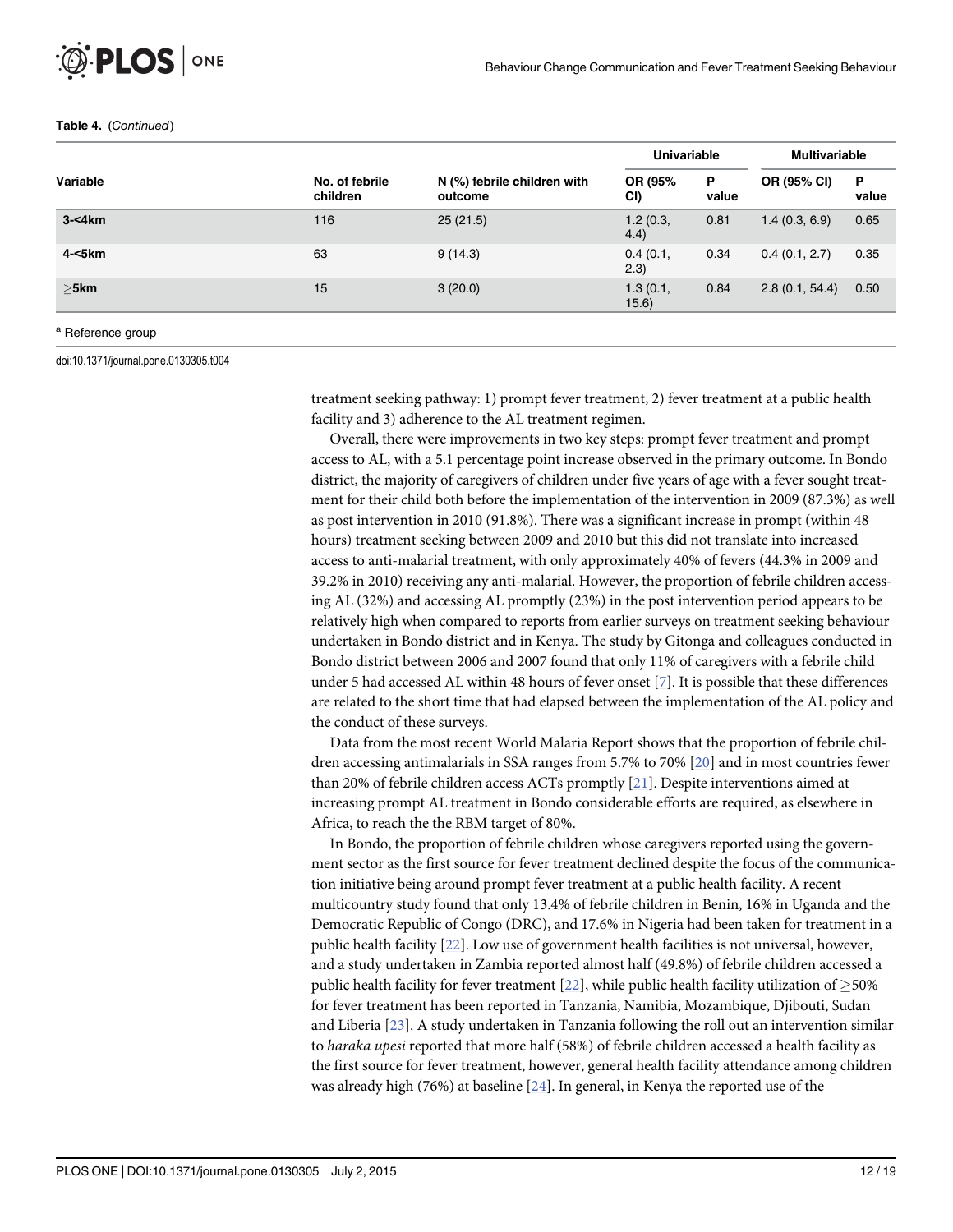## [Table 5.](#page-9-0) Univariable and multivariable logistic regression analysis of factors predicting prompt (within 48 hours) treatment of fever with AL among children < 5 years of age in 2010.

|                                                     |                            |                                        | <b>Univariable</b> |             | <b>Multivariable</b> |             |
|-----------------------------------------------------|----------------------------|----------------------------------------|--------------------|-------------|----------------------|-------------|
| Variable                                            | No. of febrile<br>children | N (%) febrile children with<br>outcome | OR (95%<br>CI)     | p-<br>value | OR (95% CI)          | p-<br>value |
| <b>Child age</b>                                    |                            |                                        |                    |             |                      |             |
| $<$ 1 year <sup>a</sup>                             | 90                         | 15 (17.0)                              | 1.0                |             | 1.0                  |             |
| 1 year                                              | 105                        | 19 (18.5)                              | 1.4(0.3,<br>5.7)   | 0.63        | 1.5(0.3, 7.0)        | 0.56        |
| $\geq$ 2 years                                      | 320                        | 87 (27.2)                              | 4.5(1.2,<br>17.4)  | 0.03        | 5.5(1.3,<br>22.9)    | 0.02        |
| Child gender                                        |                            |                                        |                    |             |                      |             |
| Male <sup>a</sup>                                   | 257                        | 61(23.7)                               | 1.0                |             | 1.0                  |             |
| Female                                              | 258                        | 60 (23.3)                              | 0.9(0.4,<br>1.9)   | 0.83        | 0.8(0.3, 1.9)        | 0.65        |
| Caregiver level of education                        |                            |                                        |                    |             |                      |             |
| No education <sup>a</sup>                           | 10                         | $0(-)$                                 |                    |             |                      |             |
| Complete primary school                             | 425                        | 95 (22.3)                              | 1.0                |             | 1.0                  |             |
| Complete secondary or higher                        | 80                         | 26 (32.5)                              | 2.4(0.8,<br>6.8)   | 0.10        | 2.2(0.6, 7.9)        | 0.20        |
| Caregiver age                                       |                            |                                        |                    |             |                      |             |
| $<$ 20 years <sup>a</sup>                           | 43                         | 7(16.3)                                | 1.0                |             | 1.0                  |             |
| $20 - 30$ years                                     | 307                        | 80(26.1)                               | 2.9(0.6,<br>13.8)  | 0.18        | 2.2(0.3,<br>13.6)    | 0.40        |
| 31-40 years                                         | 111                        | 21(18.9)                               | 1.4(0.3,<br>7.5)   | 0.67        | 0.7(0.1, 5.5)        | 0.79        |
| $41 - 50$ years                                     | 41                         | 9(21.9)                                | 1.9(0.3,<br>13.7)  | 0.53        | 1.5(0.1,<br>16.1)    | 0.72        |
| >50 years                                           | 13                         | 4(31.0)                                | 4.7(0.3,<br>71.8)  | 0.26        | 4.3(0.1,<br>115.6)   | 0.39        |
| Number of children under five years in<br>household |                            |                                        |                    |             |                      |             |
| One child <sup>a</sup>                              | 210                        | 53 (25.2)                              | 1.0                |             | 1.0                  |             |
| $\ge$ two children                                  | 305                        | 68 (22.3)                              | 0.8(0.4,<br>1.8)   | 0.63        | 1.0(0.4, 2.6)        | 0.98        |
| Socio-economic category of household                |                            |                                        |                    |             |                      |             |
| Quintile 1 (most poor) <sup>a</sup>                 | 117                        | 23 (20.0)                              | 1.0                |             | 1.0                  |             |
| Quintile 2 (very poor)                              | 105                        | 13(12.4)                               | 0.4(0.1,<br>1.7)   | 0.24        | 0.3(0.1, 1.5)        | 0.15        |
| Quintile 3 (poor)                                   | 117                        | 29 (25.0)                              | 2.0(0.6,<br>6.7)   | 0.25        | 1.5(0.4, 5.9)        | 0.56        |
| Quintile 4 (less poor)                              | 98                         | 32 (32.6)                              | 3.5(1.0,<br>12.3)  | 0.05        | 2.7(0.6,<br>11.9)    | 0.19        |
| Quintile 5 (least poor)                             | 78                         | 24 (31.0)                              | 3.2(0.8,<br>12.3)  | 0.08        | 1.8(0.4, 8.6)        | 0.43        |
| Distance to nearest public health facility          |                            |                                        |                    |             |                      |             |
| $<$ 1 km <sup>a</sup>                               | 37                         | 11 (29.7)                              | $1.0\,$            |             | $1.0\,$              |             |
| $1 - 2km$                                           | 217                        | 48 (22.1)                              | 0.5(0.1,<br>2.2)   | 0.36        | 0.3(0.1, 1.9)        | 0.20        |
| $2 - 3km$                                           | 123                        | 31 (25.2)                              | 0.7(0.1,<br>3.2)   | 0.61        | 0.4(0.1, 2.9)        | 0.40        |
| $3 - 4km$                                           | 68                         | 16 (23.5)                              | 0.4(0.1,<br>2.4)   | 0.31        | 0.2(0.02,<br>1.9)    | 0.16        |

(Continued)

PLOS | ONE

<span id="page-12-0"></span> $\bigcirc$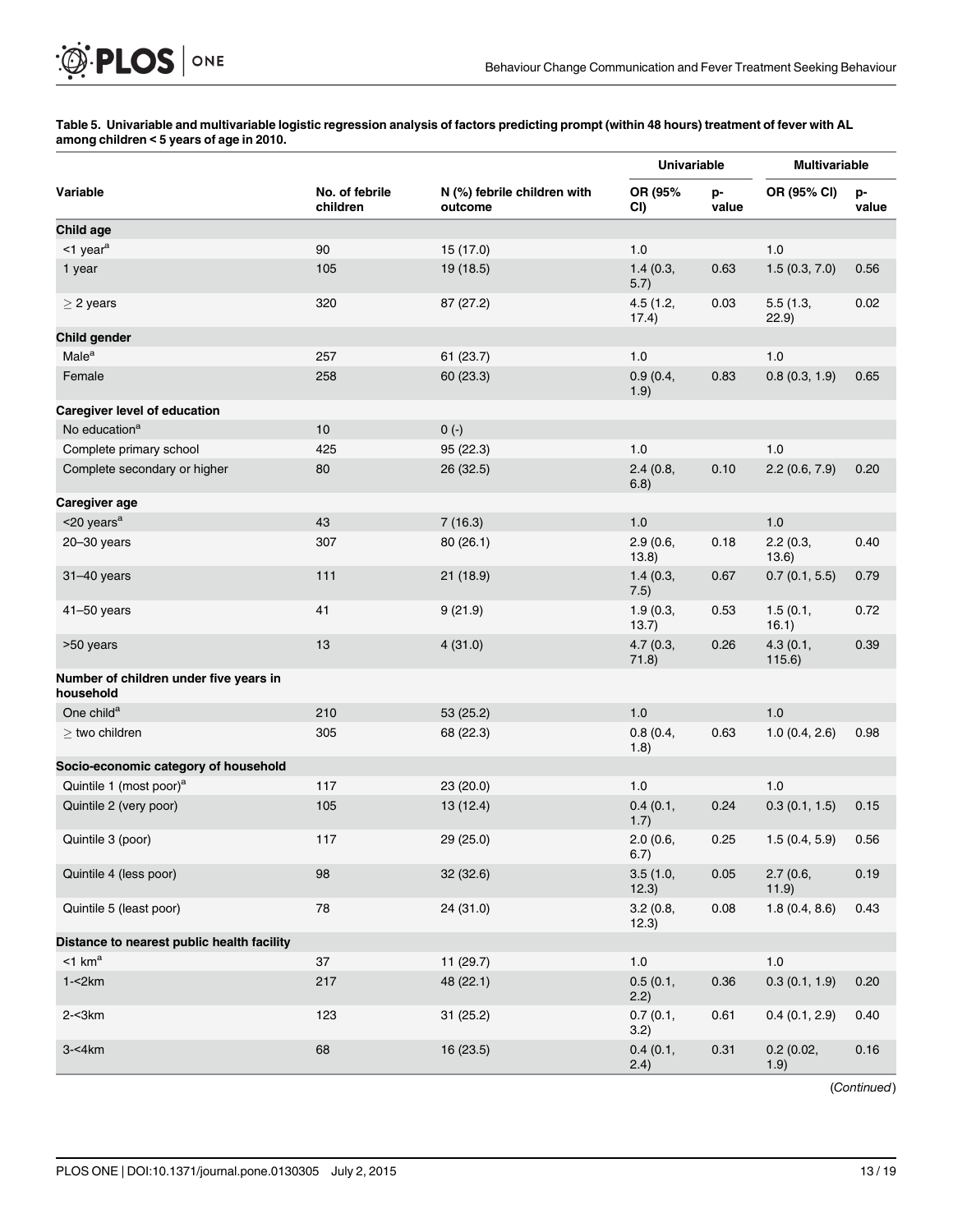## <span id="page-13-0"></span>Table 5. (Continued)

|           |                            |                                        | <b>Univariable</b> |             | <b>Multivariable</b> |             |
|-----------|----------------------------|----------------------------------------|--------------------|-------------|----------------------|-------------|
| Variable  | No. of febrile<br>children | N (%) febrile children with<br>outcome | OR (95%<br>CI)     | p-<br>value | OR (95% CI)          | p-<br>value |
| $4 - 5km$ | 54                         | 13(24.1)                               | 0.6(0.1,<br>3.6)   | 0.59        | 0.3(0.03,<br>(2.6)   | 0.27        |
| $>5$ km   | 16                         | 2(12.5)                                | 0.2(0.1,<br>3.2)   | 0.23        | 0.1(0.002,<br>1.7)   | 0.10        |

### <sup>a</sup> Reference group

doi:10.1371/journal.pone.0130305.t005

government sector as the first source of treatment for febrile children ranges from 29.3% to 33.6% [[23](#page-17-0),[25](#page-17-0)], lower than in Tanzania. In the current study undertaken in Bondo district Kenya, at baseline in 2009, 39.5% of the caregivers reported that their first treatment action for a febrile child was to take them to a government health facility and this dropped to 22.3% in 2010.

A key factor that has been found to influence treatment seeking behaviour for a febrile illness is the availability of drugs [[24](#page-17-0), [25](#page-17-0)–[29\]](#page-17-0). Understandably, most caregivers will seek treatment from sources where they are sure of receiving treatment with a drug. Nationwide stock outs of AL at public health facilities were reported at the onset of this study between 2008 and 2009 and AL availability was variable throughout the entire study period. The political situation in Kenya at the onset of the study and delays in AL procurement affected AL supply in Bondo district. Supply side problems in the public sector have been widely document as a key factor affecting its use  $[27, 30-32]$  $[27, 30-32]$  $[27, 30-32]$  $[27, 30-32]$  $[27, 30-32]$  $[27, 30-32]$  $[27, 30-32]$ . It therefore seems likely that fluctuations in AL supply might have led to a lack of patient confidence in our study population in the public sector's ability to provide treatment for fever which contributed to the drop off in use of government health facilities as the first source of treatment that was observed in the post-intervention period.

A more surprising observation was the increase between 2009 and 2010 in the number of reports of first treatments of a febrile child being undertaken with drugs sourced from within the household. It is possible that, in response to the fluctuations in AL supply mentioned previously, caregivers had become inclined to hoard AL packs in the household leading to the observed increase in the proportion of home treatments (and home treatment with AL) in the post-intervention survey. Of concern is the fact that only one third of the AL treatments sourced from within the home were reported to have started with complete blisters packs while two thirds of AL drugs obtained within the households were incomplete packs. The presence of incomplete AL packs in the household and their use in subsequent febrile episodes has

| Table 6. Final multivariable regression of factors predicting prompt (within 48 hours) treatment of |  |
|-----------------------------------------------------------------------------------------------------|--|
| fever with AL among children < 5 years of age in 2010- (factors with p-value <0.05).                |  |

| p-value | OR (95% CI)    | Variable              |
|---------|----------------|-----------------------|
|         |                | Child age             |
|         | 1.0            | $1$ year <sup>a</sup> |
| 0.63    | 1.4(0.3, 6.0)  | 1 year                |
| 0.03    | 4.6(1.2, 18.2) | $\geq$ 2 years        |
|         |                | $\sim$ $-$            |

<sup>a</sup> Reference group

doi:10.1371/journal.pone.0130305.t006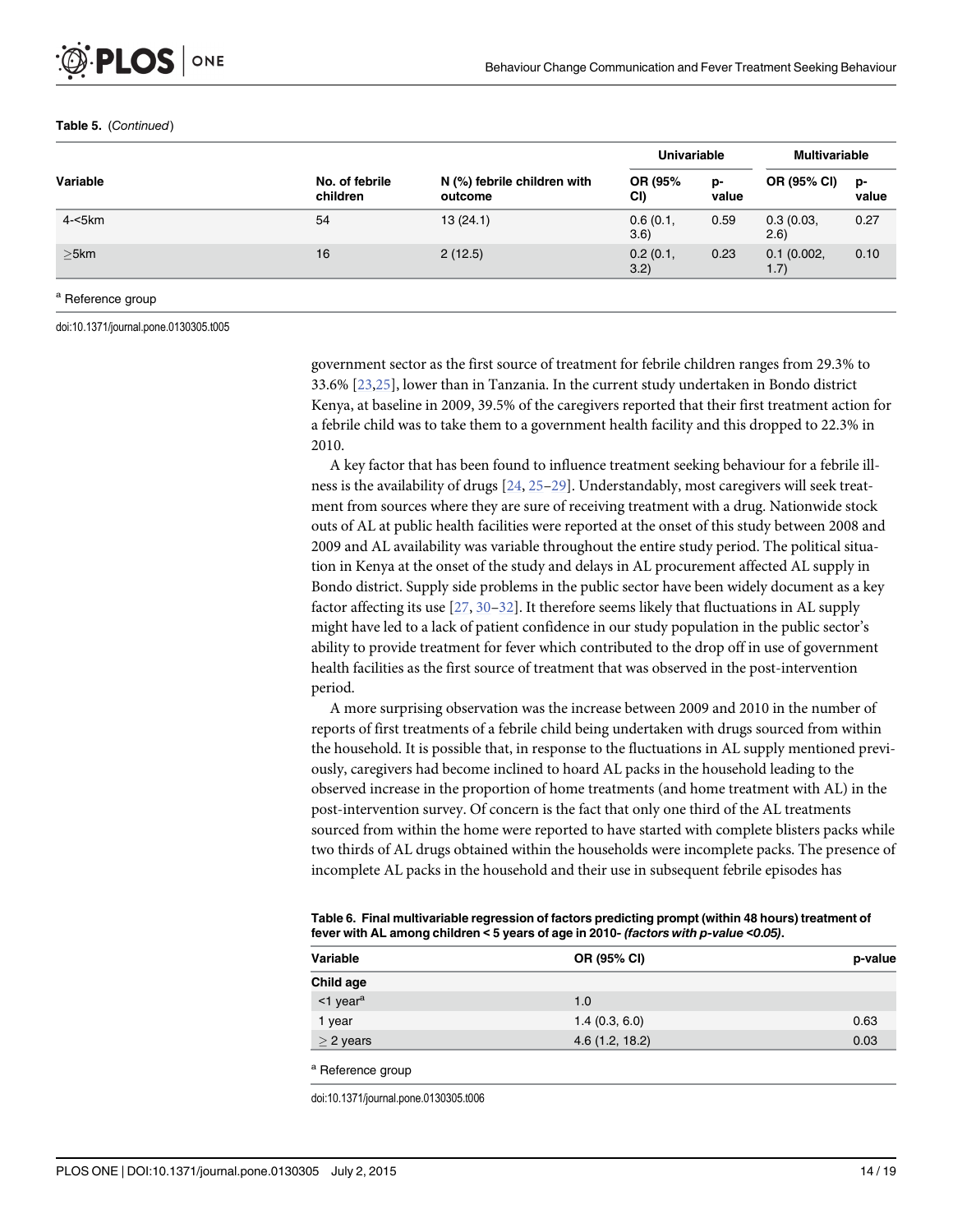<span id="page-14-0"></span>[Table 7.](#page-9-0) AL availability (all AL pack sizes) assessed by telephone interviews with health facilities (TI) or directs observation through physical audit (PA) at 33 government facilities in 2009 and 41 government and mission facilities in 2010 in Bondo district. Note: Emergency supplies sent on 22<sup>nd</sup> July 2010 to facilitate survey. AL 18 tablets (25-<35kgs) blister packs were not available for this emergency supply. In June and July 2010, six and twelve blister packs were Coartem Dispersible;

|                              | Number of<br>health facilities | Any AL blister<br>packs in stock | AL 6 tablets<br>blister pack in<br>stock | AL 12 tablets<br>blister pack in<br>stock | AL 18 tablets<br>blister pack in<br>stock | AL 24 tablets<br>blister pack in<br>stock | <b>All AL blister</b><br>packs in stock |
|------------------------------|--------------------------------|----------------------------------|------------------------------------------|-------------------------------------------|-------------------------------------------|-------------------------------------------|-----------------------------------------|
|                              | N                              | n (%)                            | n (%)                                    | n (%)                                     | n (%)                                     | n (%)                                     | n (%)                                   |
| January<br>2009 (TI)         | 33                             | 25(75.8)                         | 16 (48.5)                                | 22(66.7)                                  | 15(45.4)                                  | 19 (57.6)                                 | 10(30.3)                                |
| <b>May 2009</b><br>(TI)      | 33                             | 33 (100)                         | 14 (42.4)                                | 33 (100)                                  | 15(45.4)                                  | 33 (100)                                  | 14 (42.4)                               |
| <b>June 2009</b><br>(PA)     | 33                             | 33 (100)                         | 33 (100)                                 | 33 (100)                                  | 31 (93.9)                                 | 33 (100)                                  | 31 (93.9)                               |
| <b>October</b><br>2009 (TI)  | 33                             | 31 (93.9)                        | 31 (93.9)                                | 31 (93.9)                                 | 31 (93.9)                                 | 30 (90.9)                                 | 30 (90.9)                               |
| January<br>2010 (TI)*        | 41                             | 40 (97.6)                        | 27(65.8)                                 | 37 (90.2)                                 | 37 (90.2)                                 | 37 (90.2)                                 | 24(58.5)                                |
| <b>April 2010</b><br>(TI)*   | 41                             | 38 (93.0)                        | 19 (46.3)                                | 25(61.0)                                  | 29 (70.7)                                 | 37 (90.2)                                 | 17(41.5)                                |
| <b>May 2010</b><br>$(TI)^*$  | 41                             | 32(78.0)                         | 13(31.7)                                 | 18(43.9)                                  | 17(41.5)                                  | 33(80.5)                                  | 8(19.5)                                 |
| <b>June 2010</b><br>$(TI)^*$ | 41                             | 37 (95.0)                        | 35 (89.7)                                | 35 (89.7)                                 | 34 (87.2)                                 | 36 (92.3)                                 | 33 (84.6)                               |
| <b>July 2010</b><br>$(PA)^*$ | 41                             | 41 (100)                         | 41 (100)                                 | 41 (100)                                  | 18 (43.9)                                 | 41 (100)                                  | 18 (43.9)                               |
| August<br>2010 (PA)*         | 41                             | 39(95.1)                         | 39(95.1)                                 | 38 (93.0)                                 | 10(24.4)                                  | 37 (90.2)                                 | 10(24.4)                                |

\*Includes three new government health facilities established and commissioned in January 2010 through the Constituency Development Fund (CDF) initiative and five mission health facilities

doi:10.1371/journal.pone.0130305.t007

implications for correct dosing as it suggests that febrile children are receiving inadequate doses. AL is taken over a three-day period and has a complex dosage scheduled. Several studies have reported varying adherence rates for ACTs of between 38.7% and 93% [\[33](#page-17-0)–[45\]](#page-18-0) and poor adherence to AL has been suggested as a major constraint to its effectiveness [[37](#page-17-0), [44](#page-18-0), [46](#page-18-0)]. In the current study reported adherence to AL increased from around two thirds (67%) to over 80% among caregivers who sourced their treatment from the public health facility but this increase was not reflected in overall adherence rates, perhaps due to the decline in the use of the government sector.

The evaluation design included a post-intervention comparison to measure changes in the fever treatment seeking indicators. We made adjustments for multiple comparisons using the Bonferroni procedure [0.001 (0.05/34)]. However, the analyses presented in this study, do not allow the attribution of any of the observed changes in the primary and secondary indicators to reported exposure to the intervention. That is, the analysis provides an adequacy inference with no attempt to attribute the observed changes to the *haraka upesi* intervention.

The Intervention reported in this study was a complex intervention implemented under routine operational conditions. Such interventions present particular problems for evaluators, as they contain several interacting components, they often involve a number of different behaviours and they tend targets different levels within a system (for example household and health facility). In addition to the complexity of the intervention, a key strategy in the BCC campaign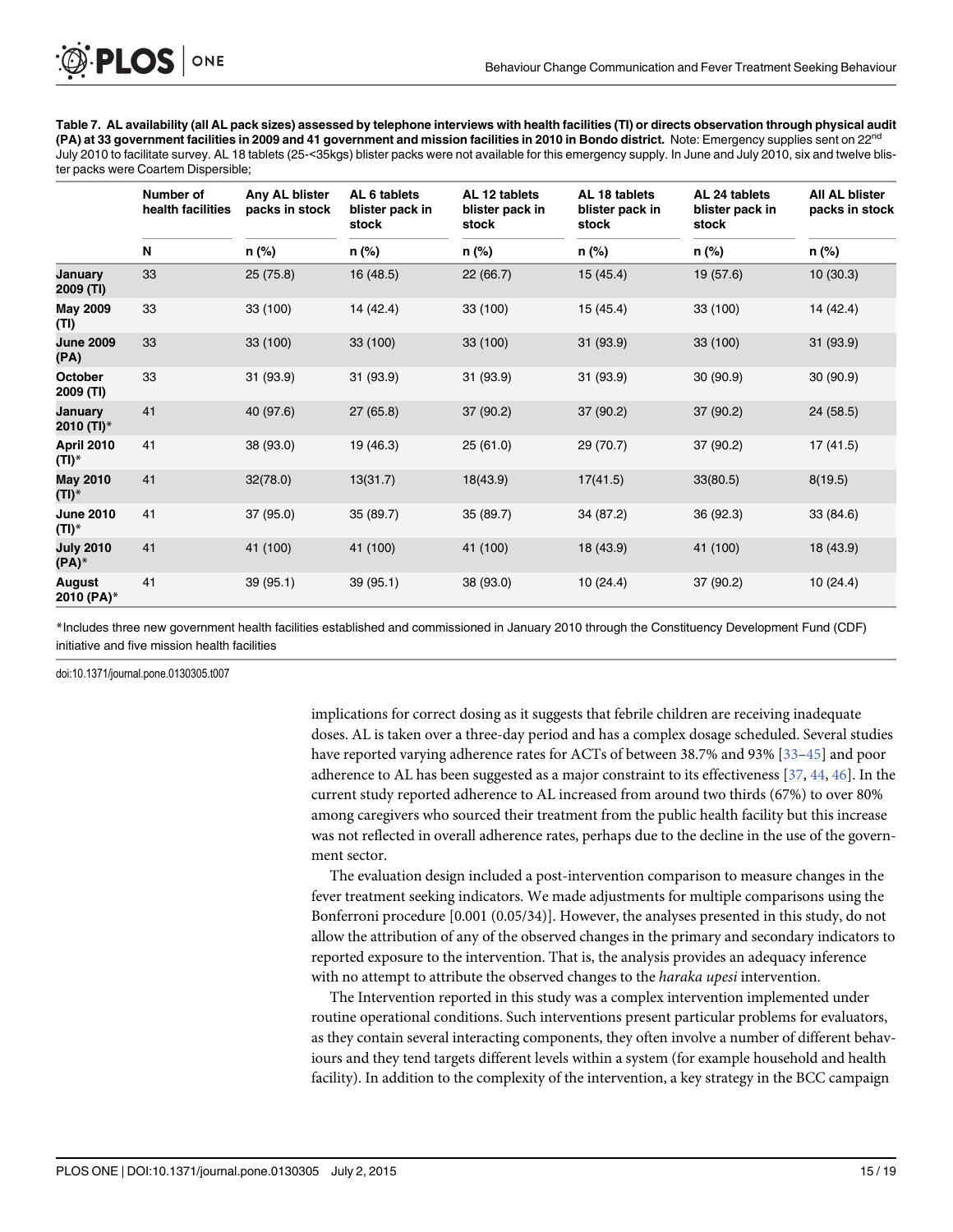was the use of mass media (radio). Where mass media are employed it is difficult to identify an appropriate control group that is not exposed to the intervention. Under these conditions it was not possible to employ a probability evaluation. In this evaluation we undertook a process evaluation to explore the way in which the intervention had been implemented and outcome data in this study was collected using pre- and post-cross-sectional community surveys to assess changes in caregiver treatment seeking behaviour. Overall, the evaluation cannot completely isolate the effect of the haraka upesi intervention In this evaluation we undertook a process evaluation to explore the way in which the intervention had been implemented and outcome data in this study was collected using pre- and post-cross-sectional from those of other concurrent processes or activities. Furthermore, the use of pre- and post-intervention evaluation design does not account for the changes that occurred between the two time points that were not related to the intervention. The time interval between intervention implementation and evaluation has been has also been highlighted as a methodological challenge in the evaluation of BCC [\(www.cpc.unc.edu/measure/prh/rhindictators/crosscutting/bcc](http://www.cpc.unc.edu/measure/prh/rhindictators/crosscutting/bcc) accessed 25/ 07/2013).

# **Conclusion**

Overall the data suggest that, during the pre- and post-intervention period the biggest barrier to effective treatment for febrile children under five in Bondo district was the infrequent use of the government health facilities as the first step in treatment seeking. There was evidence of a significant shift in treatment seeking behaviour away from the government sector (the intervention target delivery point) and the likely reasons for the shift in source of treatment relates to the implementation context mentioned above (drug stock-outs) which lay outside of the control of the intervention. These data demonstrate the importance of understanding the implementation context when analysing and interpreting intervention outcomes. The context may be the driver of how and whether the intervention works. They also demonstrate that in contexts where treatment for febrile illnesses is available from more than one sector, interventions that target only one sector will struggle to produce population level improvements in prompt and effective treatment. To make a real impact upon effective case management of febrile children at the national level, cross-sectoral interventions are needed. These are interventions across the potential sources of fever treatment and include public and mission, private and retail sectors.

# Acknowledgments

We thank Sumaya Sanya for survey supervision and data entry. We also wish to thank Terry Muchoki and Evans Odhiambo of PSI and Lillian Achieng, Norah Ochiel, Victoria Adhiambo and Beatrice Miringu of Experiential Marketing Agency (EXP), Kenya for providing details of the intervention, Victor Alegana for help producing maps for use in the field and Viola Kirui for analysis of travel distances and production of maps used in this publication. We acknowledge Professors Abdisalan Mohamed Noor and Dejan Zurovac for their comments on earlier versions of the manuscript. Special thanks are conveyed to Dr. Elizabeth Juma for advice and comments during the designing of this study and to Dr. Charles Mwandawiro for logistics and administrative support. This paper is published with the permission of the director KEMRI.

# Author Contributions

Conceived and designed the experiments: BW EAO JW JT RWS CJ. Performed the experiments: BW. Analyzed the data: BW. Contributed reagents/materials/analysis tools: BW EAO JW JT RWS CJ. Wrote the paper: BW EAO JW JT RWS CJ. Provided technical support in the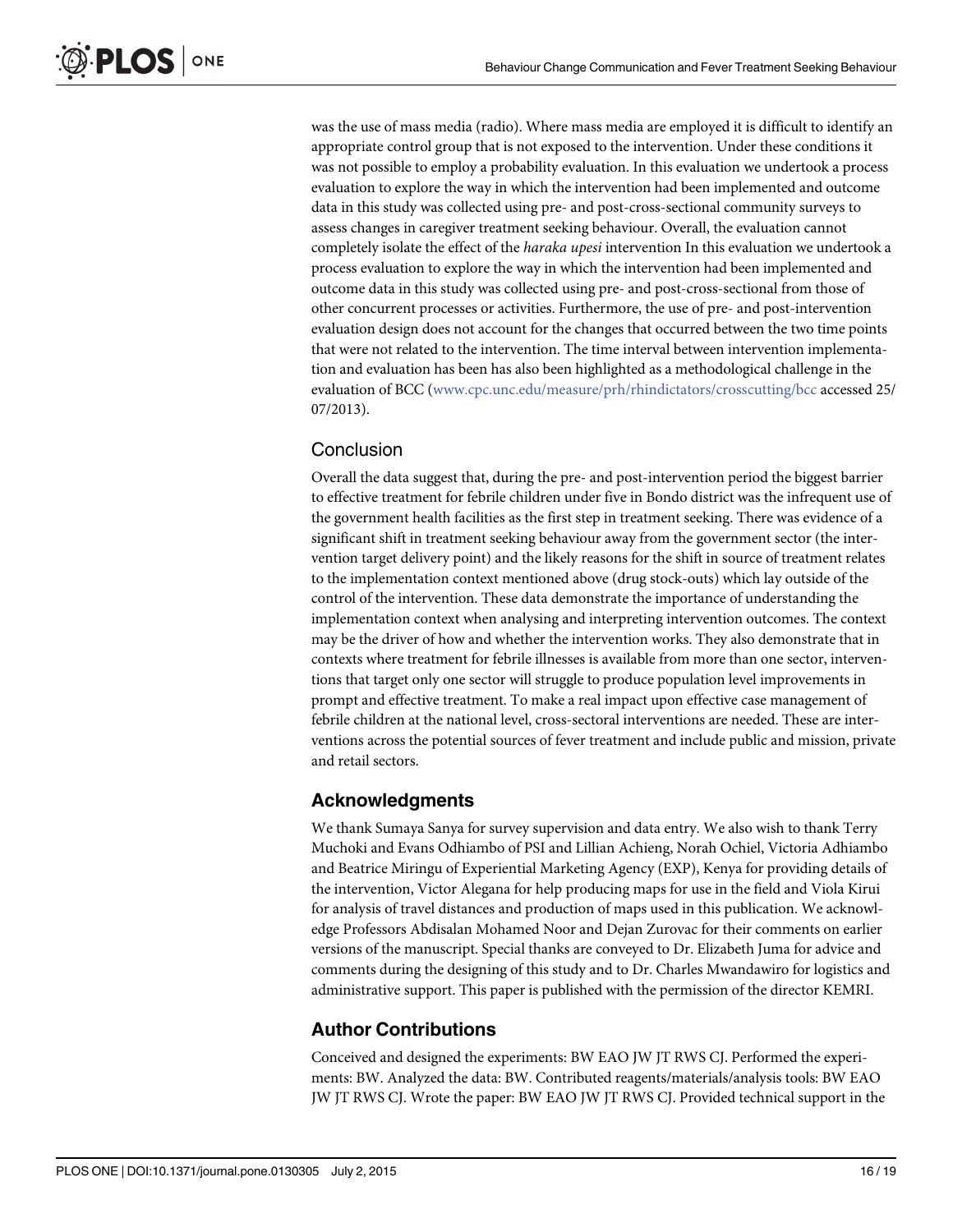<span id="page-16-0"></span>data assembly and data analysis: EAO JT. Advised on interpretation of study results: JT. Wrote the first draft of the paper: BW.

## References

- [1.](#page-1-0) Roll Back Malaria (2008) Global Malaria Action Plan. Geneva. <http://www.rbm.who.int/gmap/gmap.pdf>.
- [2.](#page-1-0) Snow RW, Marsh K (2010) Malaria in Africa: progress and prospects in the decade since the Abuja Declaration. Lancet 376: 137–139. doi: [10.1016/S0140-6736\(10\)60577-6](http://dx.doi.org/10.1016/S0140-6736(10)60577-6) PMID: [20417552](http://www.ncbi.nlm.nih.gov/pubmed/20417552)
- [3.](#page-1-0) United Nations Children Fund (2013) Invest in the future: Defeat malaria; World Malaria Day 2013. Focus on Africa. New York, United Nations Children Fund.
- [4.](#page-1-0) Amin AA, Zurovac D, Kangwana BB, Greenfield J, Otieno DN, Akhwale WS, et al. (2007) The challenges of changing national malaria drug policy to artemisinin-based combinations in Kenya. Malar Journal 6: e72.
- [5.](#page-1-0) Pharmacy and Poisons Board (PPB) and Division of Malaria Control (2007) Antimalarial Medicines in Kenya—availability, quality and registration status: A baseline study undertaken prior to widespread distribution of Artemether-Lumefantine (AL) in Kenya. Ministry of Health, Republic of Kenya, November 2007.
- [6.](#page-1-0) Zurovac D, Ngigi J, Akhwale WS, Hamer DH, Snow RW (2008) Translation of artemether-lumefathrine treatment policy into paediatric clinical practice: an early experience from Kenya. Tropical Medicine and International Health 13: 99–107. doi: [10.1111/j.1365-3156.2007.01980.x](http://dx.doi.org/10.1111/j.1365-3156.2007.01980.x) PMID: [18291008](http://www.ncbi.nlm.nih.gov/pubmed/18291008)
- [7.](#page-1-0) Gitonga CW, Amin AA, Ajanga AA, Kangwana BB, Noor AM, Snow RW(2008) The use of artemetherlumefantrine by febrile children following national implementation of a revised drug policy in Kenya. Tropical Medicine and International Health 13:487–494. doi: [10.1111/j.1365-3156.2008.02026.x](http://dx.doi.org/10.1111/j.1365-3156.2008.02026.x) PMID: [18298605](http://www.ncbi.nlm.nih.gov/pubmed/18298605)
- [8.](#page-1-0) Pfizer Mobilize Against Malaria (MAM) [http://www.pfizer.com/responsibility/global\\_health/pfizer\\_](http://www.pfizer.com/responsibility/global_health/pfizer_malaria_partnership.jsp) [malaria\\_partnership.jsp](http://www.pfizer.com/responsibility/global_health/pfizer_malaria_partnership.jsp)
- [9.](#page-2-0) Wasunna B, Zurovac D, Bruce J, Jones C, Webster J, Snow RW(2010) Health worker performance in the management of paediatric fevers following in-service training and exposure to job aids in Kenya. Malaria Journal 9: 261. doi: [10.1186/1475-2875-9-261](http://dx.doi.org/10.1186/1475-2875-9-261) PMID: [20849650](http://www.ncbi.nlm.nih.gov/pubmed/20849650)
- [10.](#page-2-0) Noor AM, Gething PW, Alegana VA, Patil AP, Hay SI, Muchiri E, et al. (2009) The risks of malaria infection in Kenya in 2009. BMC Infectious Disease 9: e180.
- [11.](#page-2-0) Okiro EA, Alegana VA, Noor AM, Mutheu JJ, Juma E, Snow RW(2009) Malaria hospitalization between 1999 and 2008 across Kenya. BMC Medicine 7: e75.
- [12.](#page-2-0) Zurovac D, Rowe AK, Ochola SA, Noor AM, Midia B, English M, et al. (2004) Predictors of the quality of health worker treatment practices for uncomplicated malaria at government health facilities in Kenya. International Journal of Epidemiology 33: 1080–1091. PMID: [15256523](http://www.ncbi.nlm.nih.gov/pubmed/15256523)
- [13.](#page-2-0) Habicht J, Victora C, Vaughan J (1999) Evaluation designs for adequacy, plausibility and probability of public health programme performance and impact. International Journal Epidemiology 28: 10–18.
- [14.](#page-2-0) CBS (2001) Population and housing census, counting our people for development: Population distribution by administrative areas and Urban Centres Volume II. Central Bureau of Statistics (CBS), Ministry of Finance and Planning, Government of Kenya, 2001: 1–363.
- [15.](#page-2-0) Kirkwood BR, Sterne JAC (2003) Essential Medical Statistics, Massachusetts: Blackwell Publishing Company.
- [16.](#page-3-0) WHO (2001) Training for middle level managers: the EPI coverage survey. Geneva. World Health Organization.
- [17.](#page-3-0) Working Group for Mortality Estimation in Emergencies (2007) Wanted: studies on mortality estimation methods for humanitarian emergencies, suggestions for future research. Emerging Themes in Epidemiology 4: e9.
- [18.](#page-4-0) Filmer D, Pritchett LH (2001) Estimating wealth effects without expenditure data–or tears: an application to educational enrolments in states of India. Demography 38: 115–132. PMID: [11227840](http://www.ncbi.nlm.nih.gov/pubmed/11227840)
- [19.](#page-4-0) Vyas S, Kumaranayake L (2006) Constructing socio-economic status indices: how to use principal components analysis. Health Policy and Planning 21: 459-468. PMID: [17030551](http://www.ncbi.nlm.nih.gov/pubmed/17030551)
- [20.](#page-11-0) WHO (2011) World Malaria Report 2011. Geneva. World Health Organization
- [21.](#page-11-0) The DHS Program. Available: <http://www.measuredhs.com/publications/Publication-Search.cfm>. Accessed 25 September 2011.
- [22.](#page-11-0) Littrell M, Gatakaa H, Evance I, Poyer S, Njogu J, Solomon T, et al. (2011) Monitoring fever treatment behaviour and equitable access to effective medicines in the context of initiatives to improve ACT access: baseline results and implications for programming in six African countries. Malaria Journal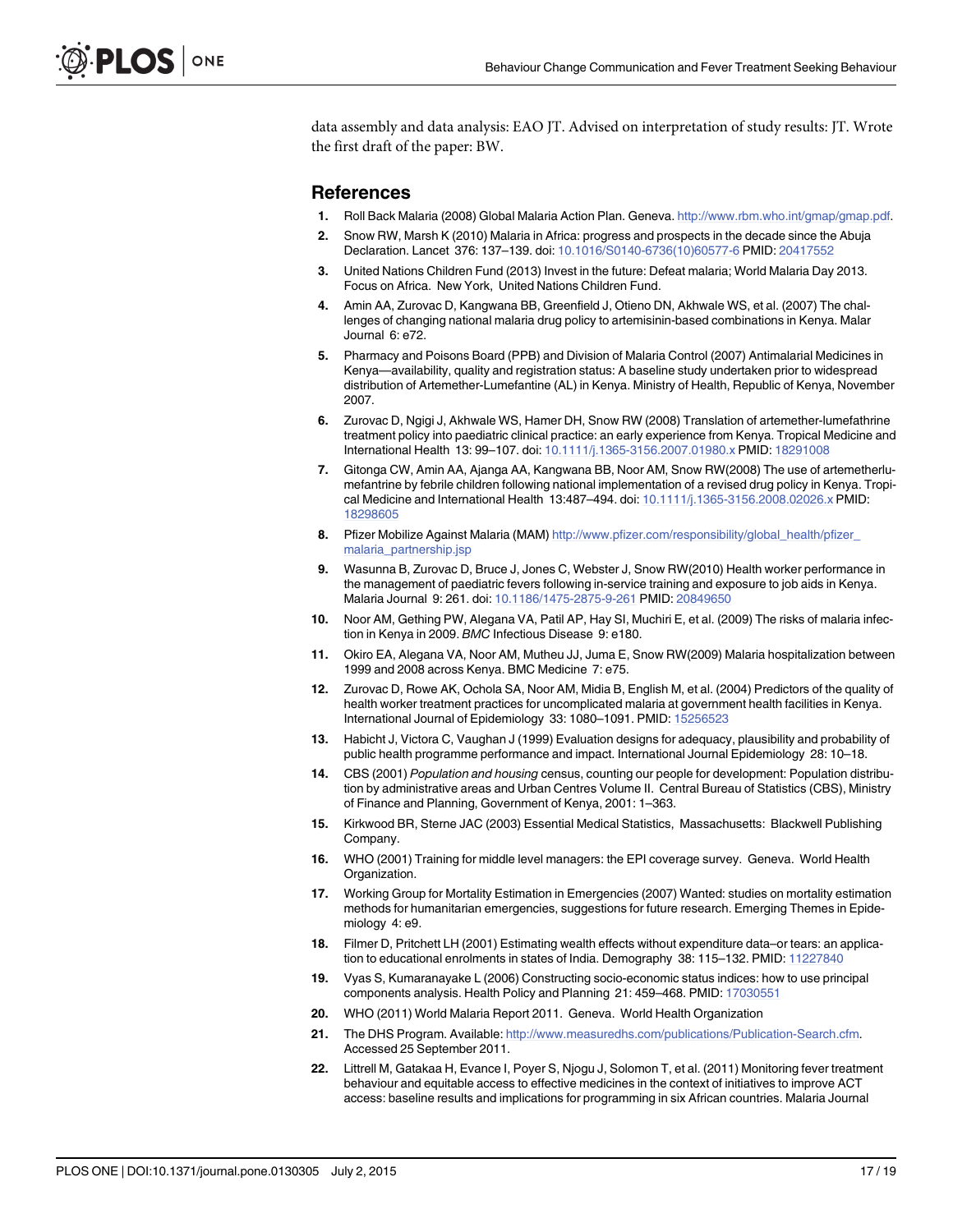- <span id="page-17-0"></span>[23.](#page-11-0) Gething PW, Kirui VC, Alegana VA, Okiro EA, Noor AM, Snow RW(2010) Estimating the number of paediatric fevers associated with malaria infection presenting to Africa's public health sector in 2007. PLoS Medicine 7: e1000301. doi: [10.1371/journal.pmed.1000301](http://dx.doi.org/10.1371/journal.pmed.1000301) PMID: [20625548](http://www.ncbi.nlm.nih.gov/pubmed/20625548)
- [24.](#page-11-0) Alba S, Dillip A, Hetzel MW, Mayumana I, Mshana C, Makemba A, et al. (2010) Improvements in access to malaria treatment in Tanzania following community, retail sector and health facility interventions—a user perspective. Malaria Journal 9:163. 10: 327. doi: [10.1186/1475-2875-9-163](http://dx.doi.org/10.1186/1475-2875-9-163) PMID: [20550653](http://www.ncbi.nlm.nih.gov/pubmed/20550653)
- [25.](#page-13-0) Chuma J, Okungu V, Molyneux C (2010) Barriers to prompt and effective malaria treatment among the poorest population in Kenya. Malaria Journal, 9:144. doi: [10.1186/1475-2875-9-144](http://dx.doi.org/10.1186/1475-2875-9-144) PMID: [20507555](http://www.ncbi.nlm.nih.gov/pubmed/20507555)
- 26. Chuma J, Abuya T, Memusi D, Juma E, Akhwale W, Ntwiga J, et al. (2009) Reviewing the literature on access to prompt and effective malaria treatment in Kenya: implications for meeting the Abuja targets. Malaria Journal 8:243. doi: [10.1186/1475-2875-8-243](http://dx.doi.org/10.1186/1475-2875-8-243) PMID: [19863788](http://www.ncbi.nlm.nih.gov/pubmed/19863788)
- [27.](#page-13-0) Chibwana AI, Mathanga DP, Chinkhumba J, Campbell CH Jr. (2009) Socio-cultural predictors of health-seeking behaviour for febrile under-five children in Mwanza-Neno district, Malawi. Malaria Journal 8:219. doi: [10.1186/1475-2875-8-219](http://dx.doi.org/10.1186/1475-2875-8-219) PMID: [19778433](http://www.ncbi.nlm.nih.gov/pubmed/19778433)
- 28. Williams HA, Jones CO (2004) A critical review of behavioural issues related to malaria control in sub-Saharan Africa: what contributions have social scientists made? Social Science and Medicine 59: 501–523. PMID: [15144761](http://www.ncbi.nlm.nih.gov/pubmed/15144761)
- [29.](#page-13-0) Abel-Smith B, Rawal P (1992) Can the poor afford 'free' health services? A case study of Tanzania. Health Policy and Planning 7: 329–341.
- [30.](#page-13-0) O'Meara WP, Obala A, Thirumurthy H, Otsyula BK (2013) The association between price, competition and demand factors on private sector antimalarial stocking and sales in western Kenya: considerations for the AMFm subsidy. Malaria Journal 12:186. doi: [10.1186/1475-2875-12-186](http://dx.doi.org/10.1186/1475-2875-12-186) PMID: [23738604](http://www.ncbi.nlm.nih.gov/pubmed/23738604)
- 31. Dillip A, Hetzel MW, Gosoniu D, Kessy F, Lengeler C, Mayumana I, et al. (2009) Socio-cultural factors explaining timely and appropriate use of health facilities for degedege in south-eastern Tanzania. Malaria Journal 8:144. doi: [10.1186/1475-2875-8-144](http://dx.doi.org/10.1186/1475-2875-8-144) PMID: [19563640](http://www.ncbi.nlm.nih.gov/pubmed/19563640)
- [32.](#page-13-0) Hetzel M, Obrist B, Lengeler C, Msechu J, Nathan R, Dillip A, et al. (2008) Obstacles to prompt and effective malaria treatment lead to low community-coverage in two rural districts of Tanzania. BMC Public Health 8:317. doi: [10.1186/1471-2458-8-317](http://dx.doi.org/10.1186/1471-2458-8-317) PMID: [18793448](http://www.ncbi.nlm.nih.gov/pubmed/18793448)
- [33.](#page-14-0) Lemma H, Lofgen C, San Sebastian M (2011) Adherence to six-dose artemether-lumefantrine among uncomplicated Plasmodium falciparum patients in the Tigray Region, Ethiopia. Malaria Journal, 10: 349. doi: [10.1186/1475-2875-10-349](http://dx.doi.org/10.1186/1475-2875-10-349) PMID: [22141751](http://www.ncbi.nlm.nih.gov/pubmed/22141751)
- 34. Souares A, Lalou R, Sene I, Sow D, le Hesran JY (2008) Adherence and effectiveness of drug combination in curative treatment among children suffering uncomplicated malaria in rural Senegal. Transac-tions of the Royal Society of Tropical Medicine and Hygiene 102: 751-758. doi: [10.1016/j.trstmh.2008.](http://dx.doi.org/10.1016/j.trstmh.2008.05.016) [05.016](http://dx.doi.org/10.1016/j.trstmh.2008.05.016) PMID: [18603111](http://www.ncbi.nlm.nih.gov/pubmed/18603111)
- 35. Souares A, Moulin P, Sarrassat S, Carlotti M, Lalou R, le Hesran J, (2009) Self-reported data: a major tool to assess compliance with anti-malarial combination therapy among children in Senegal. Malaria Journal, 8:257. doi: [10.1186/1475-2875-8-257](http://dx.doi.org/10.1186/1475-2875-8-257) PMID: [19922609](http://www.ncbi.nlm.nih.gov/pubmed/19922609)
- 36. Depoortere E, Salvador ET, Stivanello E, Bisoffi Z, Guthman JP (2004) Adherence to a combination of artemether and lumefantrine (Coartem) in Kajo Keji, Southern Sudan. Annals of Tropical Medicine and Parasitology 98:635–637. PMID: [15324470](http://www.ncbi.nlm.nih.gov/pubmed/15324470)
- [37.](#page-14-0) Beer N, Ali AS, Rotllant G, Abass AK, Omari RS, Al-Mafazy AH, et al. (2009) Adherence to artesunate– amodiaquine combination therapy for uncomplicated malaria in children in Zanzibar, Tanzania. Tropical Medicine and International Health 14: 1–9.
- 38. Gerstl S, Dunkley S, Mukhtar A, Baker S, Maikere J (2010) Successful introduction of artesunate combination therapy is not enough to fight malaria: results from an adherence study in Sierra Leone. Transactions of the Royal Society of Tropical Medicine and Hygiene 2010 104: 328–335. doi: [10.1016/j.](http://dx.doi.org/10.1016/j.trstmh.2009.12.008) [trstmh.2009.12.008](http://dx.doi.org/10.1016/j.trstmh.2009.12.008) PMID: [20129636](http://www.ncbi.nlm.nih.gov/pubmed/20129636)
- 39. Kachur SP, Khatib RA, Kaizer E, Fox SS, Abdulla SM, Bloland PB, (2004) Adherence to antimalarial combination therapy with sulfadoxine-pyrimethamine and artesunate in rural Tanzania. American Jour-nal of Tropical Medicine and Hygiene 71: 715-722. PMID: [15642960](http://www.ncbi.nlm.nih.gov/pubmed/15642960)
- 40. Simba DO, Kakoko D, Tomson G, Premji Z, Petzold M, Mahindi M, et al. (2012) Adherence to artemether/lumefantrine treatment in children under real-life situations in rural Tanzania. Transactions of the Royal Society of Tropical Medicine and Hygiene 106:3-9. doi: [10.1016/j.trstmh.2011.09.006](http://dx.doi.org/10.1016/j.trstmh.2011.09.006) PMID: [22099005](http://www.ncbi.nlm.nih.gov/pubmed/22099005)
- 41. Kabanywanyi AM, Lengeler C, Kasim P, King'eng'ena S, Schlienger R, Mulure N, et al. (2010) Adherence to and acceptability of artemether-lumefantrine as first-line anti-malarial treatment: evidence from a rural community in Tanzania. Malaria Journal 9:48. doi: [10.1186/1475-2875-9-48](http://dx.doi.org/10.1186/1475-2875-9-48) PMID: [20149235](http://www.ncbi.nlm.nih.gov/pubmed/20149235)